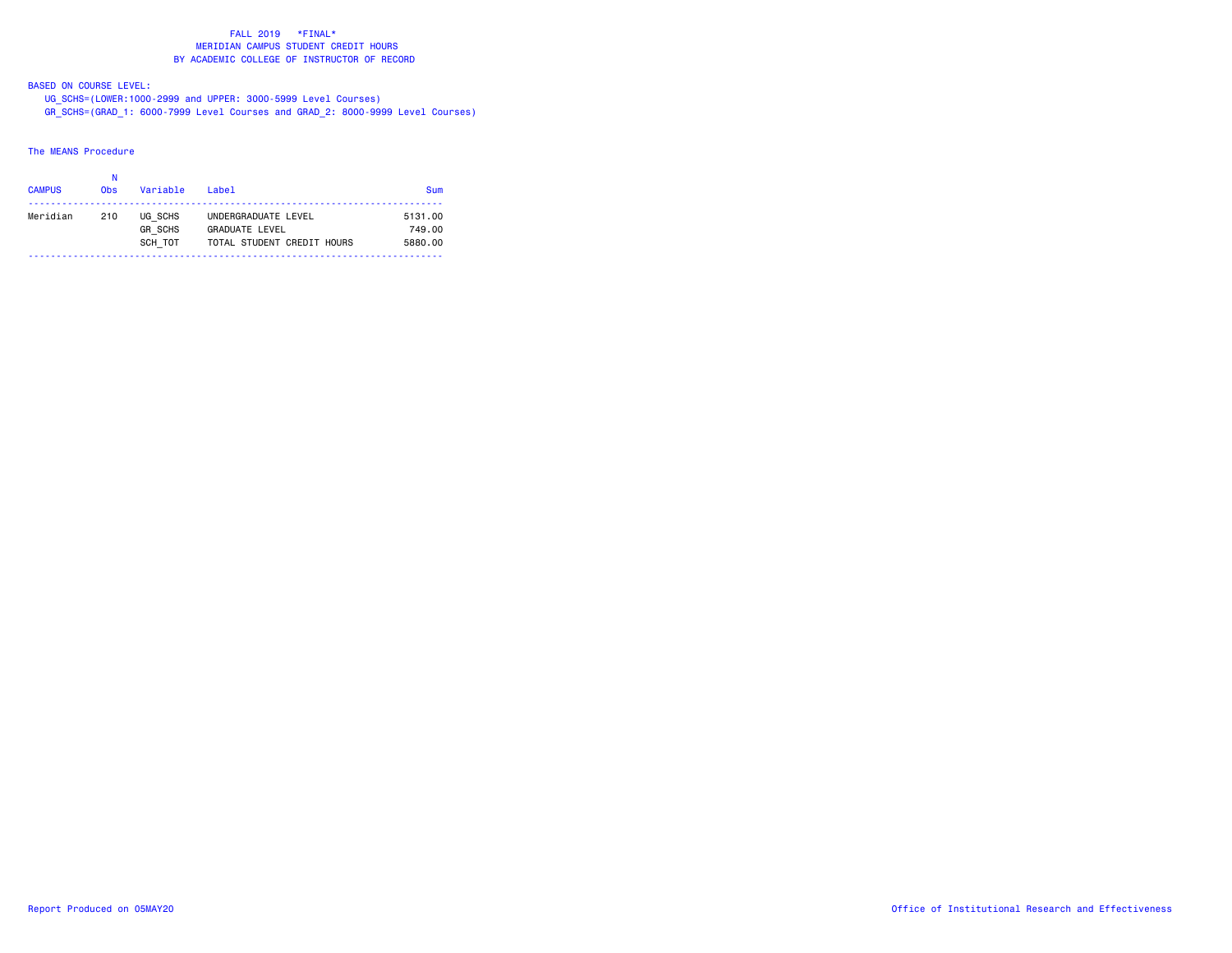# BASED ON COURSE LEVEL:

UG\_SCHS=(LOWER:1000-2999 and UPPER: 3000-5999 Level Courses)

GR\_SCHS=(GRAD\_1: 6000-7999 Level Courses and GRAD\_2: 8000-9999 Level Courses)

### The MEANS Procedure

| <b>ACADEMIC COLLEGE</b> | <b>Obs</b> | Variable                             | Label                                                                      | <b>Sum</b>                   |
|-------------------------|------------|--------------------------------------|----------------------------------------------------------------------------|------------------------------|
| Arts & Sciences         | 81         | UG SCHS<br>GR SCHS<br>SCH TOT        | UNDERGRADUATE LEVEL<br><b>GRADUATE LEVEL</b><br>TOTAL STUDENT CREDIT HOURS | 2343.00<br>147.00<br>2490.00 |
| <b>Business</b>         | 39         | UG SCHS<br>GR SCHS<br>SCH TOT        | UNDERGRADUATE LEVEL<br><b>GRADUATE LEVEL</b><br>TOTAL STUDENT CREDIT HOURS | 1209,00<br>196,00<br>1405.00 |
| Education               | 90         | UG SCHS<br><b>GR SCHS</b><br>SCH TOT | UNDERGRADUATE LEVEL<br><b>GRADUATE LEVEL</b><br>TOTAL STUDENT CREDIT HOURS | 1579.00<br>406,00<br>1985.00 |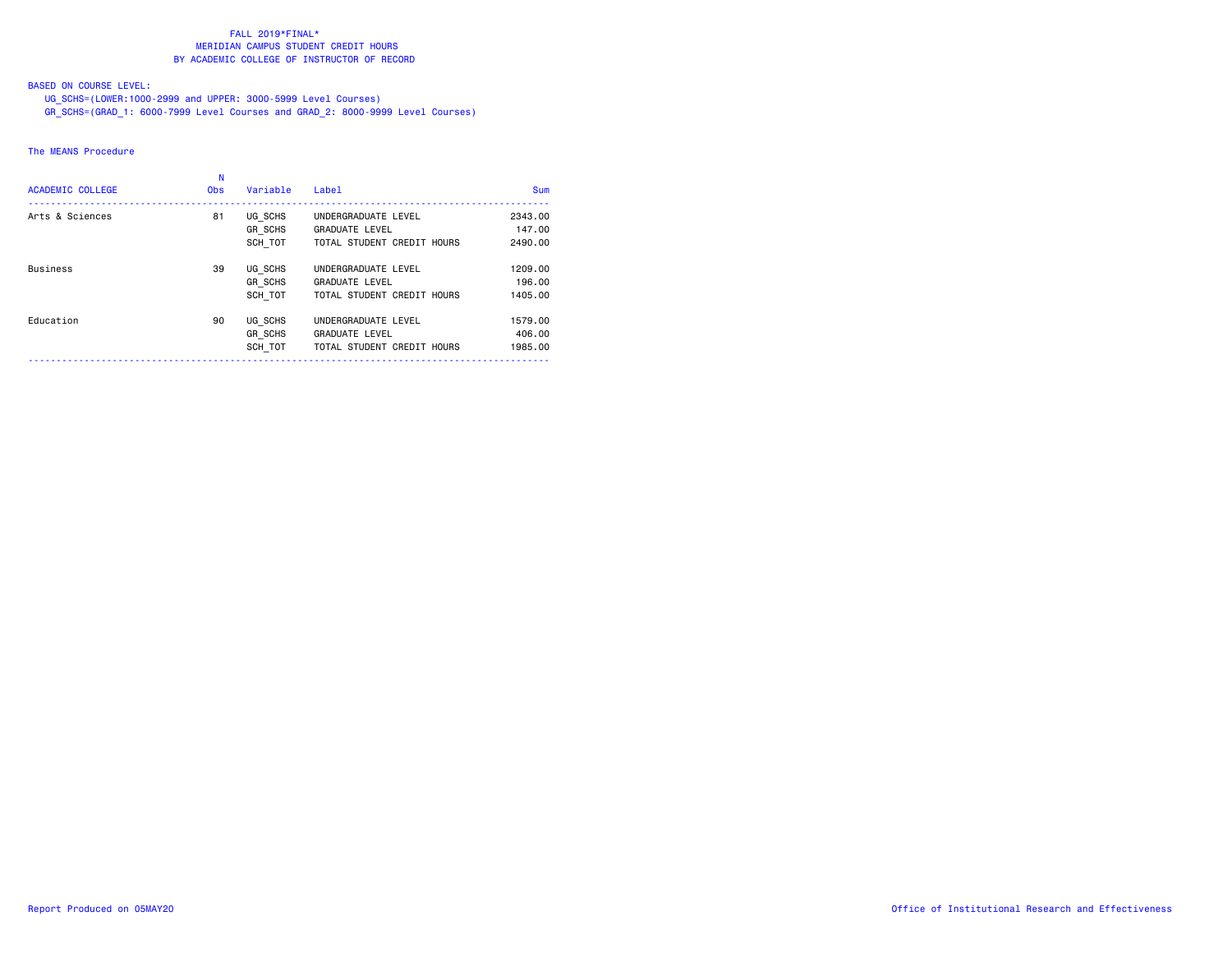# BASED ON COURSE LEVEL:

 UG\_SCHS=(LOWER:1000-2999 and UPPER: 3000-5999 Level Courses \*\*Excludes CVM 5000-5999 Level Courses\*\*) GR\_SCHS=(GRAD\_1: 6000-7999 Level Courses and GRAD\_2: 8000-9999 Level Courses)

|                                            | <b>UNDERGRADUATE</b> | <b>GRADUATE</b> |              |
|--------------------------------------------|----------------------|-----------------|--------------|
| <b>ACADEMIC DEPARTMENT</b>                 | <b>LEVEL</b>         | LEVEL           | <b>TOTAL</b> |
|                                            |                      |                 |              |
| Anthropology & Middle Eastern Cultures     | 87.00                | 0.00            | 87.00        |
| Biological Sciences                        | 123.00               | 0.00            | 123.00       |
| Classical & Modern Languages & Literatures | 45.00                | 0.00            | 45.00        |
| Communication                              | 117.00               | 0.00            | 117.00       |
| English                                    | 289.00               | 24.00           | 313.00       |
| Geosciences                                | 369,00               | 0.00            | 369,00       |
| History                                    | 246.00               | 90.00           | 336.00       |
| Mathematics & Statistics                   | 93.00                | 0.00            | 93.00        |
| Philosophy & Religion                      | 63.00                | 0.00            | 63.00        |
| Political Science & Public Administration  | 66.00                | 0.00            | 66.00        |
| Psychology                                 | 368.00               | 33.00           | 401.00       |
| Sociology                                  | 477.00               | 0.00            | 477.00       |
|                                            |                      |                 |              |
|                                            | 2343.00              | 147.00          | 2490.00      |
|                                            |                      |                 |              |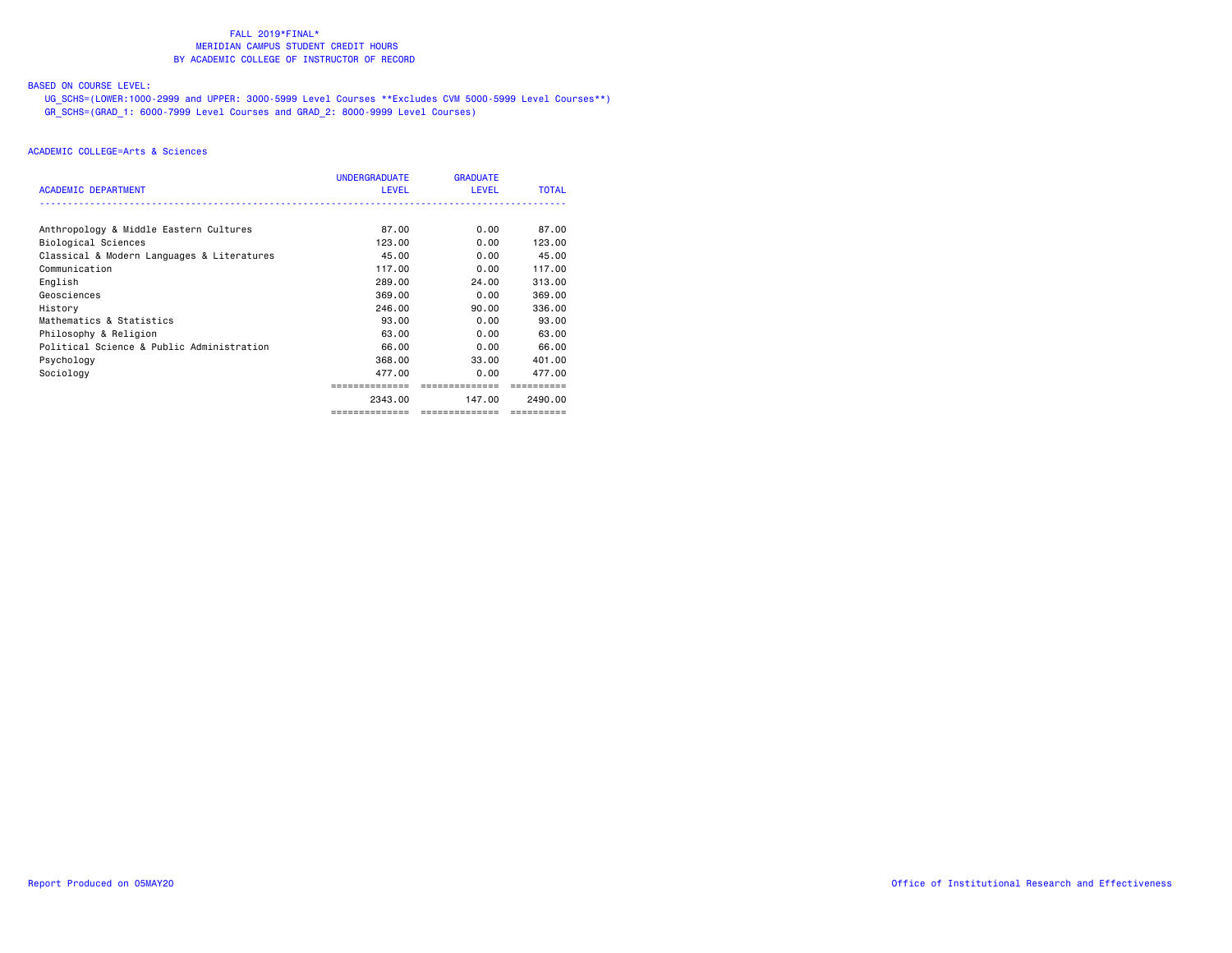# BASED ON COURSE LEVEL:

 UG\_SCHS=(LOWER:1000-2999 and UPPER: 3000-5999 Level Courses \*\*Excludes CVM 5000-5999 Level Courses\*\*) GR\_SCHS=(GRAD\_1: 6000-7999 Level Courses and GRAD\_2: 8000-9999 Level Courses)

| <b>ACADEMIC DEPARTMENT</b>                                                                                                          | <b>UNDERGRADUATE</b><br><b>LEVEL</b>           | <b>GRADUATE</b><br><b>LEVEL</b>          | <b>TOTAL</b>                                    |
|-------------------------------------------------------------------------------------------------------------------------------------|------------------------------------------------|------------------------------------------|-------------------------------------------------|
| Finance & Economics<br>Management & Information Systems<br>Marketing, Quantitative Analysis & Business Law<br>School of Accountancy | 99.00<br>645.00<br>321.00<br>144.00<br>1209.00 | 6.00<br>189.00<br>0.00<br>1.00<br>196.00 | 105.00<br>834.00<br>321.00<br>145.00<br>1405.00 |
|                                                                                                                                     |                                                |                                          |                                                 |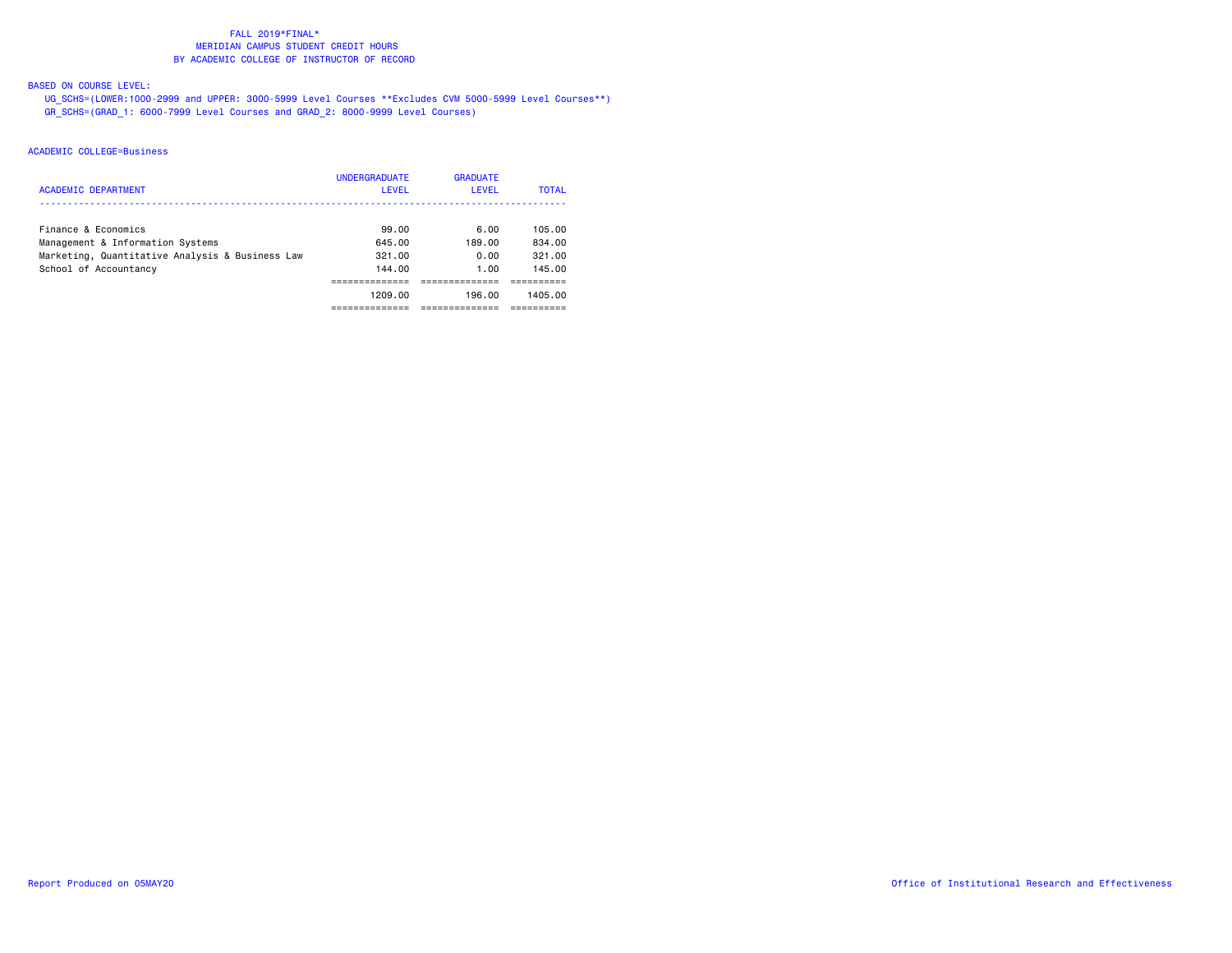# BASED ON COURSE LEVEL:

 UG\_SCHS=(LOWER:1000-2999 and UPPER: 3000-5999 Level Courses \*\*Excludes CVM 5000-5999 Level Courses\*\*) GR\_SCHS=(GRAD\_1: 6000-7999 Level Courses and GRAD\_2: 8000-9999 Level Courses)

| ACADEMIC DEPARTMENT                                                                               | <b>UNDERGRADUATE</b><br>LEVEL | <b>GRADUATE</b><br><b>LEVEL</b> | <b>TOTAL</b>      |
|---------------------------------------------------------------------------------------------------|-------------------------------|---------------------------------|-------------------|
| Counseling, Educational Psychology, and Foundation<br>Curriculum, Instruction & Special Education | 36.00<br>1117.00              | 232.00<br>60.00                 | 268,00<br>1177.00 |
| Educational Leadership                                                                            | 278.00                        | 114.00                          | 392.00            |
| Kinesiology                                                                                       | 148.00                        | 0.00                            | 148.00            |
|                                                                                                   | 1579.00                       | 406.00                          | 1985.00           |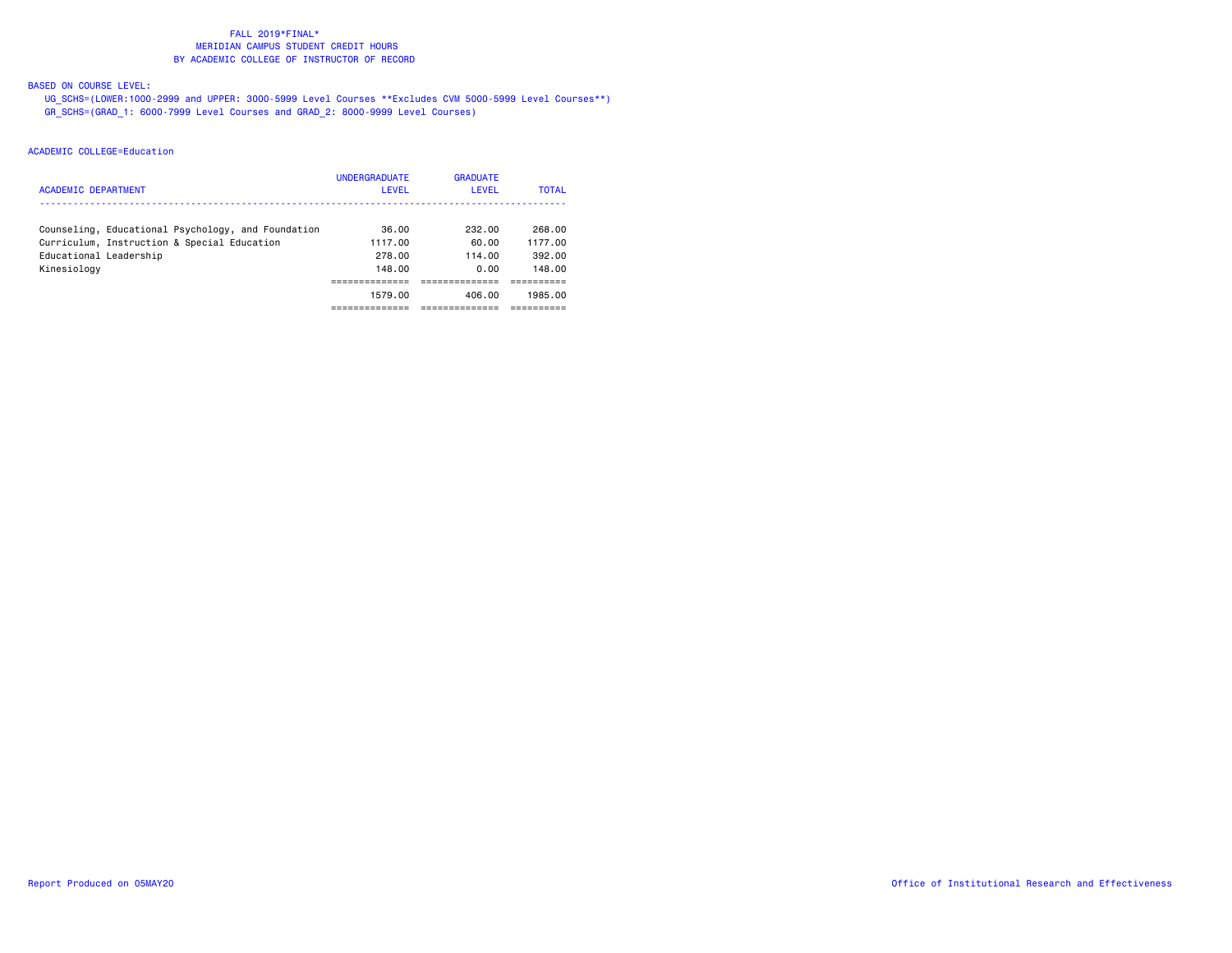| <b>ACADEMIC DEPARTMENT</b>             | Instructor Name | Rank     | Tenure<br>Status | Course<br>Cip# | <b>CRN</b> | Course # Sec Type Title |     | Crs |                   | Inst<br>Per | <b>UG</b><br><b>SCHS</b>                   | <b>GR</b><br><b>SCHS</b>                            | Total<br><b>SCHS</b>              |
|----------------------------------------|-----------------|----------|------------------|----------------|------------|-------------------------|-----|-----|-------------------|-------------|--------------------------------------------|-----------------------------------------------------|-----------------------------------|
| Anthropology & Middle Eastern Cultures | Turner, James   | Lecturer | Non-Ten Track    | 450201         |            | 34145 AN 2203           | 201 | C C | Racial Minorities | .00         | 87.00<br>---------<br>87.00                | 0.00<br>0.00                                        | 87.00<br><br>87.00                |
| Anthropology & Middle Eastern Cultures |                 |          |                  |                |            |                         |     |     |                   |             | ---------<br>--------<br>87.00<br>======== | --------<br>--------<br>0.00<br>$=$ = = = = = = $=$ | ==========<br>87.00<br>========== |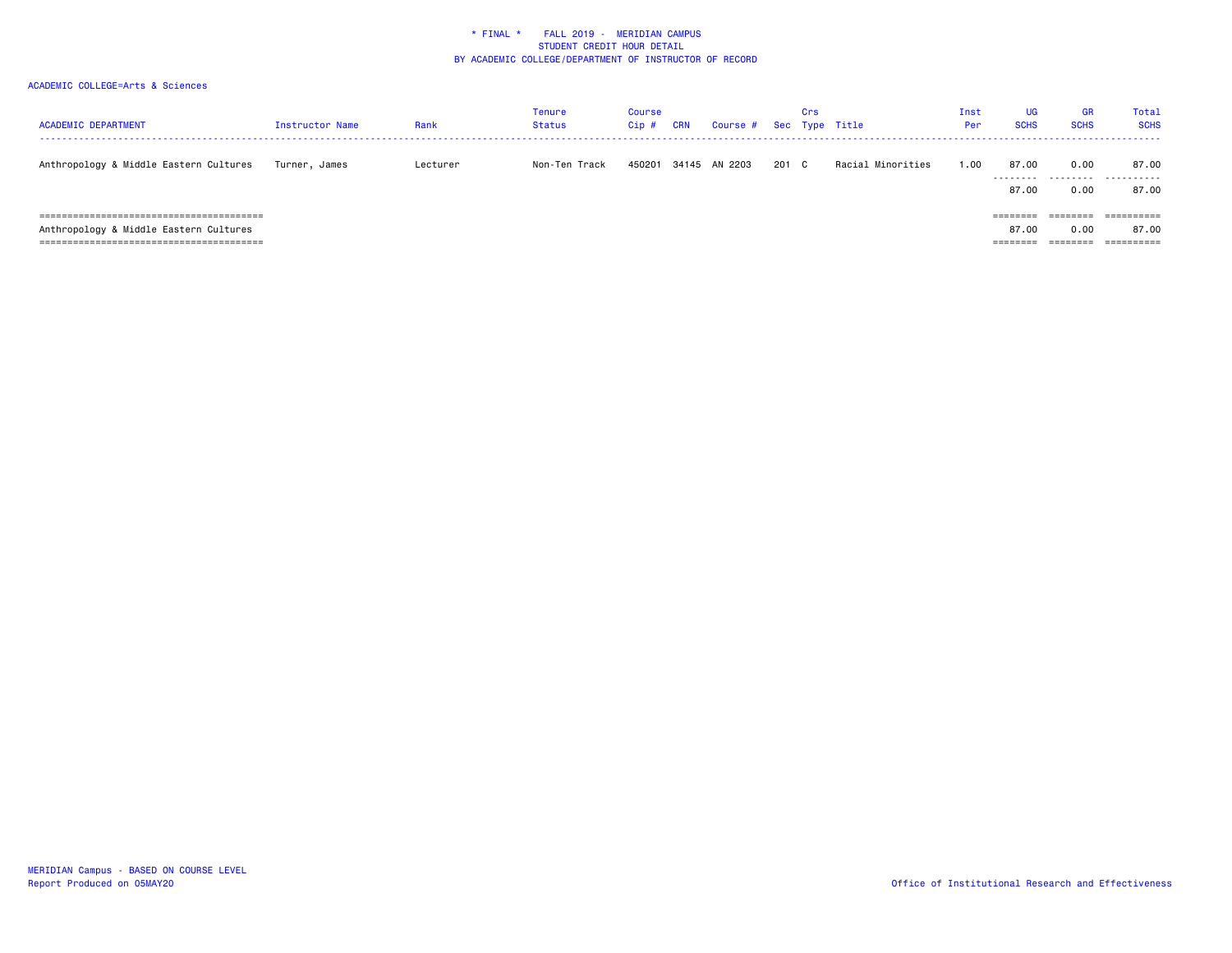| <b>ACADEMIC DEPARTMENT</b> | Instructor Name | Rank       | Tenure<br>Status | Course<br>Cip#             | <b>CRN</b>                       | Course #                                                                     |                                                    | Crs | Sec Type Title                                                                                                           | Inst<br>Per                          | <b>UG</b><br><b>SCHS</b>                                                 | <b>GR</b><br><b>SCHS</b>                                  | Total<br><b>SCHS</b><br>. <b>.</b> .                             |
|----------------------------|-----------------|------------|------------------|----------------------------|----------------------------------|------------------------------------------------------------------------------|----------------------------------------------------|-----|--------------------------------------------------------------------------------------------------------------------------|--------------------------------------|--------------------------------------------------------------------------|-----------------------------------------------------------|------------------------------------------------------------------|
| Biological Sciences        | Fogarty, Jarrod | Instructor | Non-Ten Track    | 240102<br>260701<br>270501 | 34259<br>35464<br>34266<br>34311 | IDS 4111<br>BIO 3213<br>34265 MA 2113<br>MA 2113<br>ST 2113<br>34312 ST 2113 | 201 C<br>201 C<br>201 C<br>202 C<br>201 C<br>202 C |     | Professional Seminar 1.00<br>Bio Reps Amphibians<br>Intro to Stats<br>Intro to Stats<br>Intro to Stats<br>Intro to Stats | 1.00<br>1.00<br>1.00<br>1.00<br>1.00 | 15.00<br>21.00<br>18.00<br>3.00<br>21.00<br>45.00<br>---------<br>123.00 | 0.00<br>0.00<br>0.00<br>0.00<br>0.00<br>0.00<br>.<br>0.00 | 15.00<br>21.00<br>18.00<br>3.00<br>21.00<br>45.00<br>.<br>123,00 |
|                            |                 |            |                  |                            |                                  |                                                                              |                                                    |     |                                                                                                                          |                                      | ========                                                                 | ========                                                  | ==========                                                       |
| Biological Sciences        |                 |            |                  |                            |                                  |                                                                              |                                                    |     |                                                                                                                          |                                      | 123.00                                                                   | 0.00                                                      | 123,00                                                           |
|                            |                 |            |                  |                            |                                  |                                                                              |                                                    |     |                                                                                                                          |                                      |                                                                          |                                                           | ==========                                                       |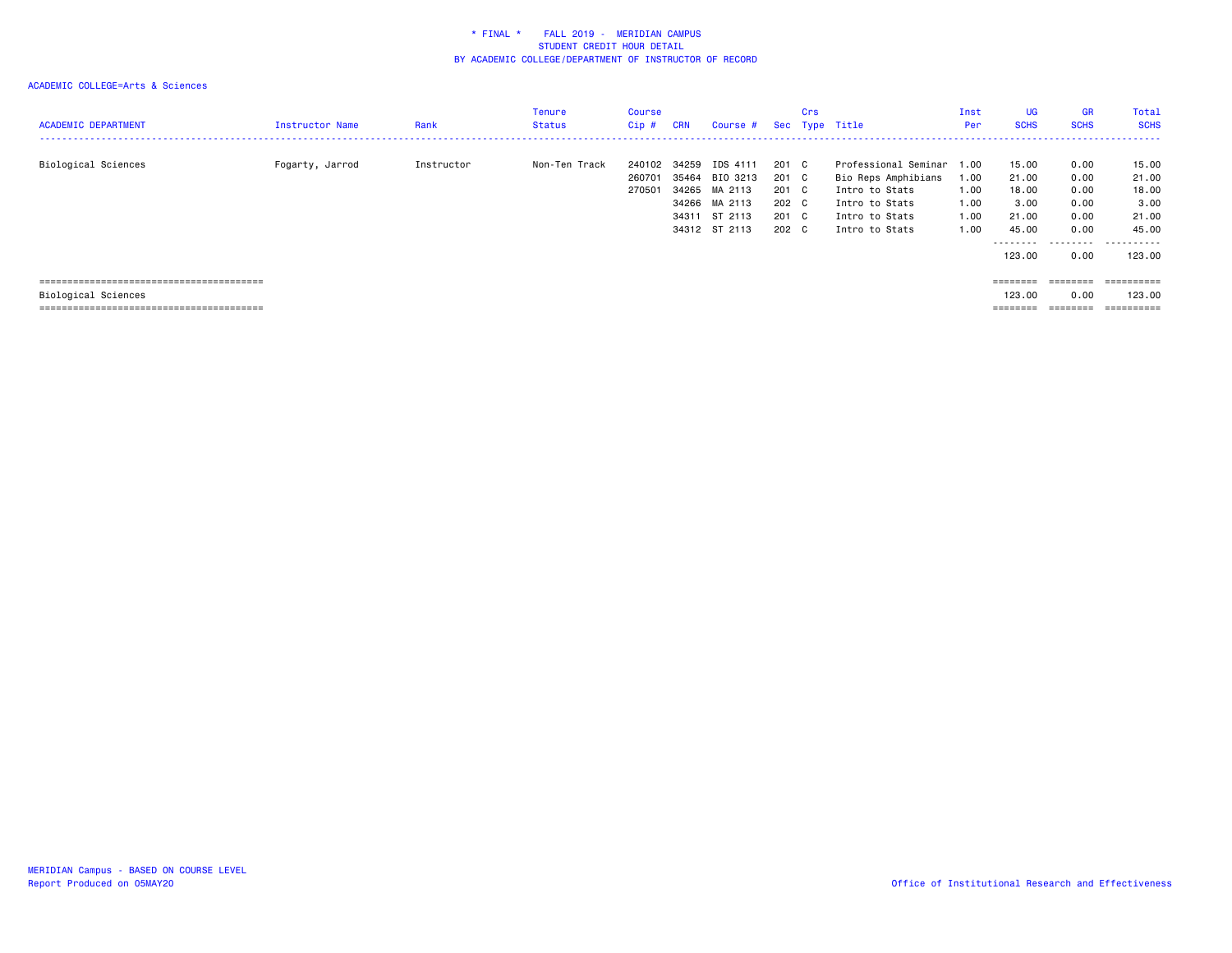| <b>ACADEMIC DEPARTMENT</b>                              | Instructor Name | Rank     | Tenure<br>Status | Course<br>Cip# | <b>CRN</b> | Course # Sec Type Title |       | Crs |                           | Inst<br>Per | UG<br><b>SCHS</b>             | <b>GR</b><br><b>SCHS</b>     | Total<br><b>SCHS</b>                            |
|---------------------------------------------------------|-----------------|----------|------------------|----------------|------------|-------------------------|-------|-----|---------------------------|-------------|-------------------------------|------------------------------|-------------------------------------------------|
| Classical & Modern Languages & Literatur Calderon, Beth |                 | Lecturer | Non-Ten Track    | 160905         |            | 34238 FLS 3323          | 201 C |     | Entrprs Span-Speak W 1.00 |             | 45.00<br>---------<br>45.00   | 0.00<br>0.00                 | 45.00<br><br>45.00                              |
| Classical & Modern Languages & Literatur                |                 |          |                  |                |            |                         |       |     |                           |             | ========<br>45.00<br>======== | --------<br>--------<br>0.00 | ----------<br>----------<br>45.00<br>========== |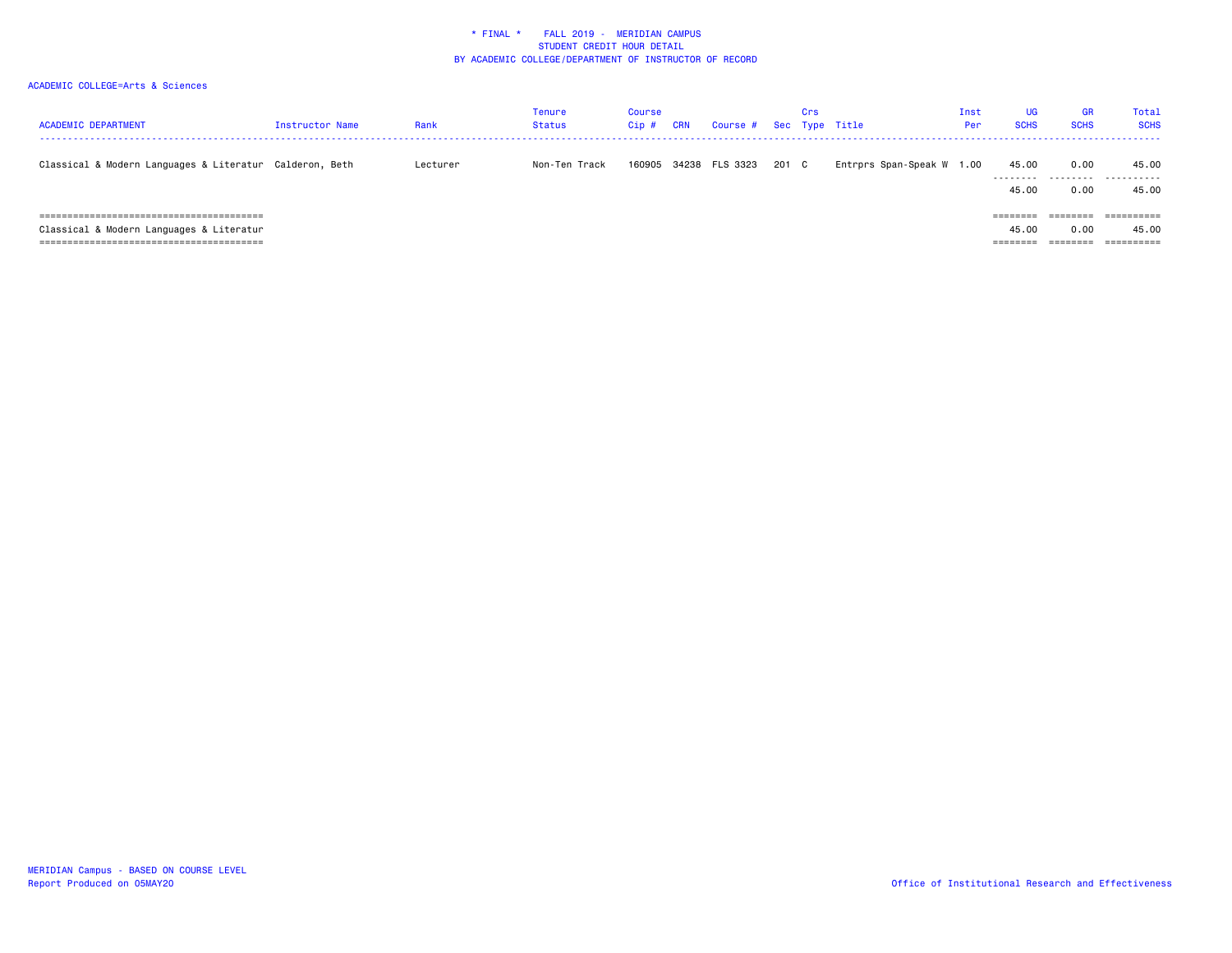| <b>ACADEMIC DEPARTMENT</b> | Instructor Name | Rank     | Tenure<br><b>Status</b> | <b>Course</b><br>$Cip$ # | <b>CRN</b> | Course # Sec Type Title |     | Crs          |                   | Inst<br>Per | <b>UG</b><br><b>SCHS</b> | <b>GR</b><br><b>SCHS</b> | Total<br><b>SCHS</b>            |
|----------------------------|-----------------|----------|-------------------------|--------------------------|------------|-------------------------|-----|--------------|-------------------|-------------|--------------------------|--------------------------|---------------------------------|
| Communication              | Taylor, Joshua  | Lecturer | Non-Ten Track           | 090101                   |            | 34158 CO 1223           | 201 | $\mathbf{C}$ | Intro Comm Theory | 1.00        | 117,00<br>.              | 0.00<br>.                | 117.00<br>.                     |
|                            |                 |          |                         |                          |            |                         |     |              |                   |             | 117.00<br>========       | 0.00<br>========         | 117.00<br>$=$ = = = = = = = = = |
| Communication              |                 |          |                         |                          |            |                         |     |              |                   |             | 117.00                   | 0.00                     | 117.00                          |
|                            |                 |          |                         |                          |            |                         |     |              |                   |             | =======                  | $=$ = = = = = = $=$      | ==========                      |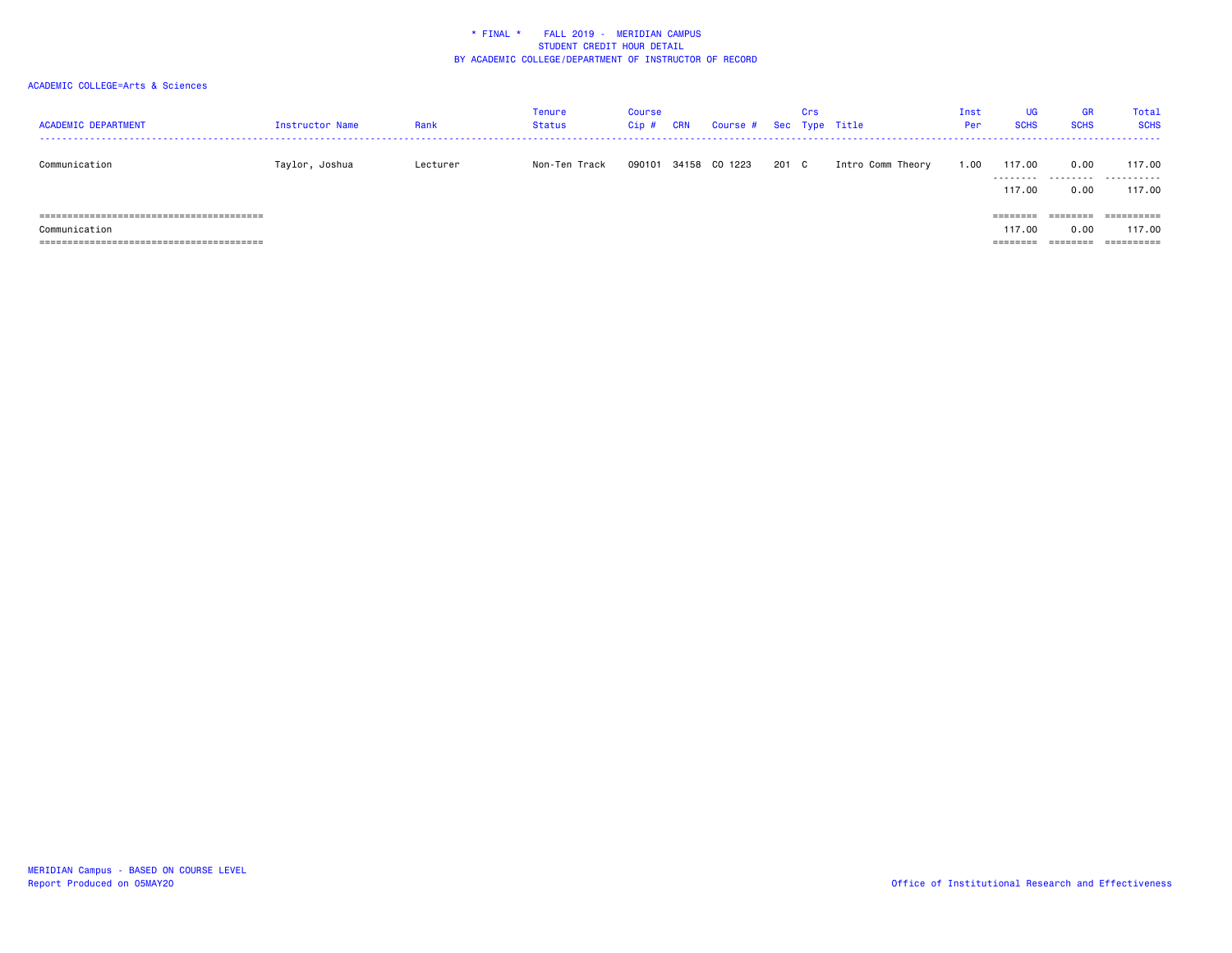| <b>ACADEMIC DEPARTMENT</b> | Instructor Name                  | Rank      | <b>Tenure</b><br><b>Status</b> | <b>Course</b><br>Cip# | <b>CRN</b> | Course #             | <b>Sec</b>    | Crs | Type Title                | Inst<br>Per | <b>UG</b><br><b>SCHS</b> | <b>GR</b><br><b>SCHS</b>                                                                                                                                     | Total<br><b>SCHS</b>                     |
|----------------------------|----------------------------------|-----------|--------------------------------|-----------------------|------------|----------------------|---------------|-----|---------------------------|-------------|--------------------------|--------------------------------------------------------------------------------------------------------------------------------------------------------------|------------------------------------------|
| English                    | Harmon Threatt, Elizabe Lecturer |           | Non-Ten Track                  |                       |            | 231303 34219 EN 3313 | 201 C         |     | Writing for the Work 1.00 |             | 42.00                    | 0.00                                                                                                                                                         | .<br>42.00                               |
|                            |                                  |           |                                |                       |            |                      |               |     |                           |             | .<br>42.00               | $- - - -$<br>0.00                                                                                                                                            | -----<br>42.00                           |
|                            | Kelley, James                    | Professor | Tenured                        | 050201                | 35470      | EN 4343              | 201 C         |     | African American Lit 1.00 |             | 6.00                     | 0.00                                                                                                                                                         | 6.00                                     |
|                            |                                  |           |                                |                       | 35472      | EN 4343              | 202 C         |     | African American Lit 1.00 |             | 48.00                    | 0.00                                                                                                                                                         | 48.00                                    |
|                            |                                  |           |                                | 230101                | 35481      | EN 4353              | 201 C         |     | Critical Theory Sinc 1.00 |             | 3.00                     | 0.00                                                                                                                                                         | 3.00                                     |
|                            |                                  |           |                                |                       | 35489      | EN 4353              | 202 C         |     | Critical Theory Sinc 1.00 |             | 18.00                    | 0.00                                                                                                                                                         | 18.00                                    |
|                            |                                  |           |                                | 231301                | 35441      | EN 3414              | 201 C         |     | Crit Writ/Resrch Lit 1.00 |             | 8.00                     | 0.00                                                                                                                                                         | 8.00                                     |
|                            |                                  |           |                                |                       | 35442      | EN 3414              | 202 C         |     | Crit Writ/Resrch Lit 1.00 |             | 8.00                     | 0.00                                                                                                                                                         | 8.00                                     |
|                            |                                  |           |                                | 231402 35474          |            | EN 6343              | 201 C         |     | African American Lit 1.00 |             | 0.00                     | 3.00                                                                                                                                                         | 3.00                                     |
|                            |                                  |           |                                |                       | 35475      | EN 6343              | 202 C         |     | African American Lit 1.00 |             | 0.00                     | 12.00                                                                                                                                                        | 12.00                                    |
|                            |                                  |           |                                | 239999                | 35482      | EN 6353              | 201 C         |     | Critical Theory Sinc 1.00 |             | 0.00                     | 3.00                                                                                                                                                         | 3.00                                     |
|                            |                                  |           |                                |                       |            | 35490 EN 6353        | 202 C         |     | Critical Theory Sinc 1.00 |             | 0.00                     | 6.00                                                                                                                                                         | 6.00                                     |
|                            |                                  |           |                                |                       |            |                      |               |     |                           |             | .<br>91.00               | .<br>24.00                                                                                                                                                   | 115.00                                   |
|                            | Slimp, Cynthia                   | Lecturer  | Non-Ten Track                  |                       |            | 231303 34220 EN 3313 | 202 C         |     | Writing for the Work 1.00 |             | 60.00                    | 0.00                                                                                                                                                         | 60.00                                    |
|                            |                                  |           |                                |                       |            |                      |               |     |                           |             | .<br>60.00               | . <b>.</b><br>0.00                                                                                                                                           | .<br>60.00                               |
|                            | Slimp, Stephen                   | Lecturer  | Non-Ten Track                  | 230101                |            | 34221 EN 3423        | $201 \quad C$ |     | Desc Eng Grammar          | 1.00        | 12.00                    | 0.00                                                                                                                                                         | 12.00                                    |
|                            |                                  |           |                                |                       |            |                      |               |     |                           |             | <u>.</u> .<br>12.00      | $\frac{1}{2} \left( \frac{1}{2} \right) \left( \frac{1}{2} \right) \left( \frac{1}{2} \right) \left( \frac{1}{2} \right) \left( \frac{1}{2} \right)$<br>0.00 | .<br>12.00                               |
|                            | Thompson, Amanda                 | Lecturer  | Non-Ten Track                  |                       |            | 231401 34217 EN 2203 | 201 C         |     | Intro To Literature       | 1.00        | 84.00                    | 0.00                                                                                                                                                         | 84.00                                    |
|                            |                                  |           |                                |                       |            |                      |               |     |                           |             | 84.00                    | 0.00                                                                                                                                                         | 84.00                                    |
|                            |                                  |           |                                |                       |            |                      |               |     |                           |             | ========                 | ========                                                                                                                                                     | ==========                               |
| English                    |                                  |           |                                |                       |            |                      |               |     |                           |             | 289,00                   | 24.00                                                                                                                                                        | 313.00<br>============================== |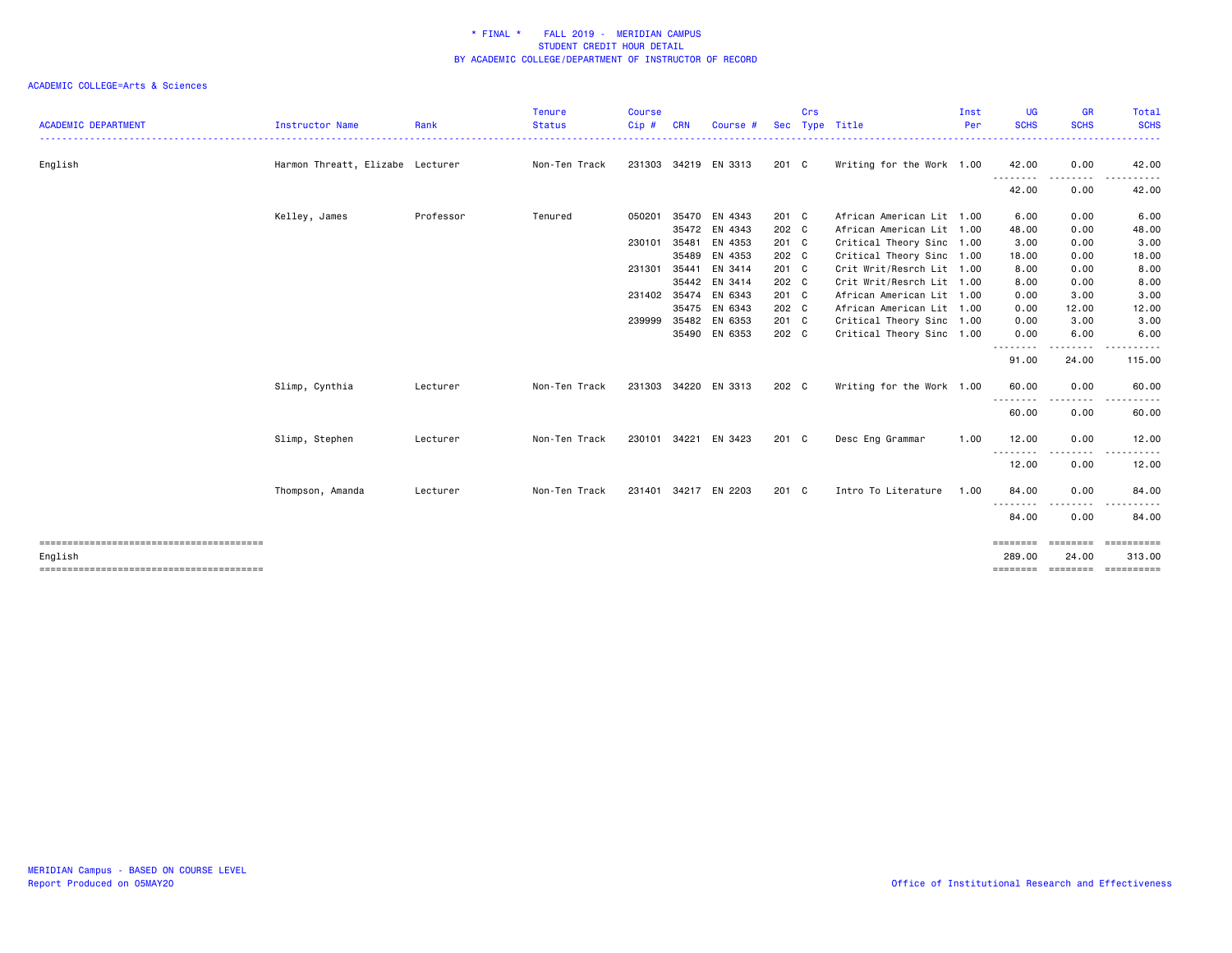| <b>ACADEMIC DEPARTMENT</b> | Instructor Name  | Rank     | <b>Tenure</b><br><b>Status</b> | Course<br>Cip # | <b>CRN</b>     | Course #           |                | Crs | Sec Type Title                            | Inst<br>Per  | <b>UG</b><br><b>SCHS</b>                     | <b>GR</b><br><b>SCHS</b>  | Total<br><b>SCHS</b>                  |
|----------------------------|------------------|----------|--------------------------------|-----------------|----------------|--------------------|----------------|-----|-------------------------------------------|--------------|----------------------------------------------|---------------------------|---------------------------------------|
| Geosciences                | Hutton, Brian    | Lecturer | Non-Ten Track                  | 400404          | 36846          | GR 1604            | 202 B          |     | Weather and Climate                       | 1.00         | 136.00<br>---------                          | 0.00<br>.                 | 136.00<br>.                           |
|                            |                  |          |                                |                 |                |                    |                |     |                                           |              | 136.00                                       | 0.00                      | 136.00                                |
|                            | Threatt, Patrick | Lecturer | Non-Ten Track                  | 450701          | 34241          | GR 1114            | 201 C          |     | Physical Geography                        | 1.00         | 92.00<br>---------                           | 0.00<br>--------          | 92.00<br>- - - - - -<br>$\sim$ $\sim$ |
|                            |                  |          |                                |                 |                |                    |                |     |                                           |              | 92.00                                        | 0.00                      | 92.00                                 |
|                            | Trent, Brittany  | Lecturer | Non-Ten Track                  | 400601          | 34239<br>34240 | GG 1111<br>GG 1113 | 201 L<br>201 C |     | Earth Science I Lab<br>Survey Earth Sci I | 1.00<br>1.00 | 24.00<br>117.00                              | 0.00<br>0.00              | 24.00<br>117.00                       |
|                            |                  |          |                                |                 |                |                    |                |     |                                           |              | ---------<br>141.00                          | ---------<br>0.00         | - - - - - - -<br>$ -$<br>141.00       |
| Geosciences                |                  |          |                                |                 |                |                    |                |     |                                           |              | $= 222222222$<br>369,00<br>$=$ = = = = = = = | 0.00<br>$=$ = = = = = = = | ==========<br>369,00                  |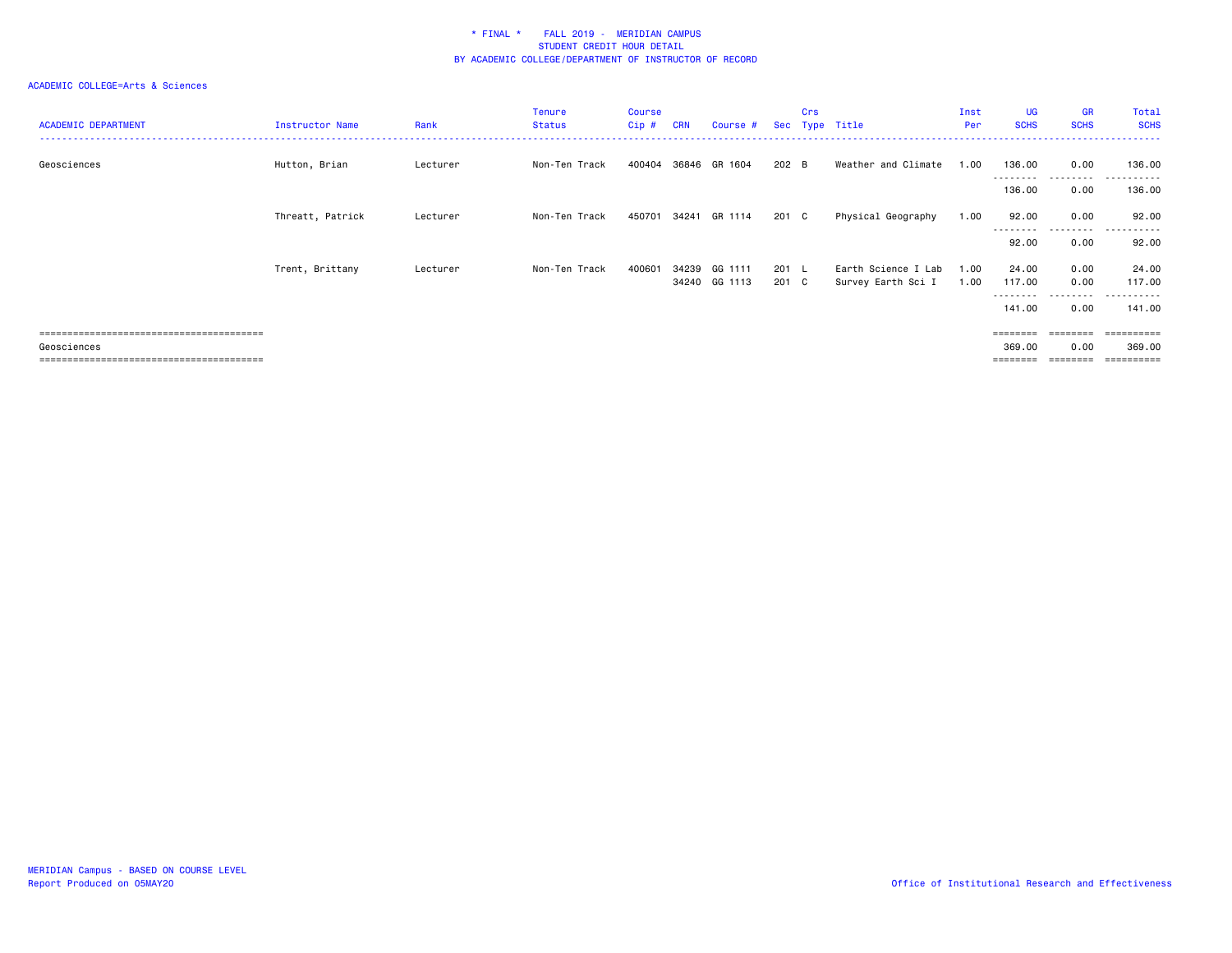|                            |                 |                             | <b>Tenure</b> | <b>Course</b> |            |                      |       | Crs |                           | Inst | <b>UG</b>        | <b>GR</b>                                                                                                                         | Total                       |
|----------------------------|-----------------|-----------------------------|---------------|---------------|------------|----------------------|-------|-----|---------------------------|------|------------------|-----------------------------------------------------------------------------------------------------------------------------------|-----------------------------|
| <b>ACADEMIC DEPARTMENT</b> | Instructor Name | Rank                        | <b>Status</b> | Cip#          | <b>CRN</b> | Course #             |       |     | Sec Type Title            | Per  | <b>SCHS</b>      | <b>SCHS</b>                                                                                                                       | <b>SCHS</b>                 |
| History                    | Bates, Toby     | Associate Professor Tenured |               |               |            | 540101 34246 HI 3333 | 201 C |     | Mississippi History       | 1.00 | 69.00            | 0.00                                                                                                                              | 69.00                       |
|                            |                 |                             |               | 540102        |            | 35465 HI 4323        | 201 C |     | American West             | 1.00 | 60.00            | 0.00                                                                                                                              | 60.00                       |
|                            |                 |                             |               |               |            | 35477 HI 4173        | 201 C |     | U S Hist Since 1945       | 1.00 | 45.00            | 0.00                                                                                                                              | 45.00                       |
|                            |                 |                             |               |               |            | 540104 35478 HI 6173 | 201 C |     | U S Hist Since 1945       | 1.00 | 0.00             | 27.00                                                                                                                             | 27.00                       |
|                            |                 |                             |               |               |            | 37036 HI 4000        | 201 I |     | Directed Indiv Study 1.00 |      | 3.00             | 0.00                                                                                                                              | 3.00                        |
|                            |                 |                             |               |               |            | 540108 35466 HI 6323 | 201 C |     | American West             | 1.00 | 0.00<br><u>.</u> | 24.00<br>. <b>.</b>                                                                                                               | 24.00<br>.                  |
|                            |                 |                             |               |               |            |                      |       |     |                           |      | 177.00           | 51.00                                                                                                                             | 228.00                      |
|                            | Damms, Richard  | Associate Professor Tenured |               |               |            | 050107 35443 HI 3853 | 201 C |     | US & Latin America        | 1.00 | 9.00<br>.        | 0.00                                                                                                                              | 9.00                        |
|                            |                 |                             |               |               |            |                      |       |     |                           |      | 9.00             | 0.00                                                                                                                              | 9.00                        |
|                            | Hersey, Mark    | Associate Professor Tenured |               |               |            | 540101 34248 HI 3903 | 201 C |     | Hist & Hist Meth          | 1.00 | 9.00<br>-------- | 0.00<br>.                                                                                                                         | 9.00<br>.                   |
|                            |                 |                             |               |               |            |                      |       |     |                           |      | 9.00             | 0.00                                                                                                                              | 9.00                        |
|                            | Marshall, Anne  | Associate Professor Tenured |               | 050201        | 34251      | HI 4363              | 201 C |     | African American His 0.75 |      | 20.25            | 0.00                                                                                                                              | 20.25                       |
|                            |                 |                             |               | 540102        |            | 34250 HI 4313        | 201 C |     | The New South             | 0.75 | 11.25            | 0.00                                                                                                                              | 11.25                       |
|                            |                 |                             |               | 540104        |            | 34252 HI 4653        | 201 C |     | Hist Science & Tech       | 0.75 | 6.75             | 0.00                                                                                                                              | 6.75                        |
|                            |                 |                             |               |               |            | 34255 HI 6313        | 201 C |     | The New South             | 0.75 | 0.00             | 11.25                                                                                                                             | 11.25                       |
|                            |                 |                             |               |               |            | 34256 HI 6363        | 201 C |     | Afro-Am History & Cu      | 0.75 | 0.00             | 11.25                                                                                                                             | 11.25                       |
|                            |                 |                             |               |               |            | 34257 HI 6653        | 201 C |     | Hist Science & Tech       | 0.75 | 0.00<br>-------- | 6.75                                                                                                                              | 6.75                        |
|                            |                 |                             |               |               |            |                      |       |     |                           |      | 38.25            | 29.25                                                                                                                             | 67.50                       |
|                            | Murphy, Michael | Lecturer                    | Non-Ten Track | 050201        |            | 34251 HI 4363        | 201 C |     | African American His 0.25 |      | 6.75             | 0.00                                                                                                                              | 6.75                        |
|                            |                 |                             |               | 540102        |            | 34250 HI 4313        | 201 C |     | The New South             | 0.25 | 3.75             | 0.00                                                                                                                              | 3.75                        |
|                            |                 |                             |               |               |            | 540104 34252 HI 4653 | 201 C |     | Hist Science & Tech       | 0.25 | 2.25             | 0.00                                                                                                                              | 2.25                        |
|                            |                 |                             |               |               |            | 34255 HI 6313        | 201 C |     | The New South             | 0.25 | 0.00             | 3.75                                                                                                                              | 3.75                        |
|                            |                 |                             |               |               |            | 34256 HI 6363        | 201 C |     | African American His      | 0.25 | 0.00             | 3.75                                                                                                                              | 3.75                        |
|                            |                 |                             |               |               |            | 34257 HI 6653        | 201 C |     | Hist Science & Tech       | 0.25 | 0.00<br>.        | 2.25<br>$\frac{1}{2} \left( \frac{1}{2} \right) \left( \frac{1}{2} \right) \left( \frac{1}{2} \right) \left( \frac{1}{2} \right)$ | 2.25                        |
|                            |                 |                             |               |               |            |                      |       |     |                           |      | 12.75            | 9.75                                                                                                                              | 22.50                       |
|                            |                 |                             |               |               |            |                      |       |     |                           |      | ========         | <b>ESSESSES</b>                                                                                                                   | -----------                 |
| History                    |                 |                             |               |               |            |                      |       |     |                           |      | 246.00           | 90.00                                                                                                                             | 336.00                      |
|                            |                 |                             |               |               |            |                      |       |     |                           |      |                  |                                                                                                                                   | ======== ======== ========= |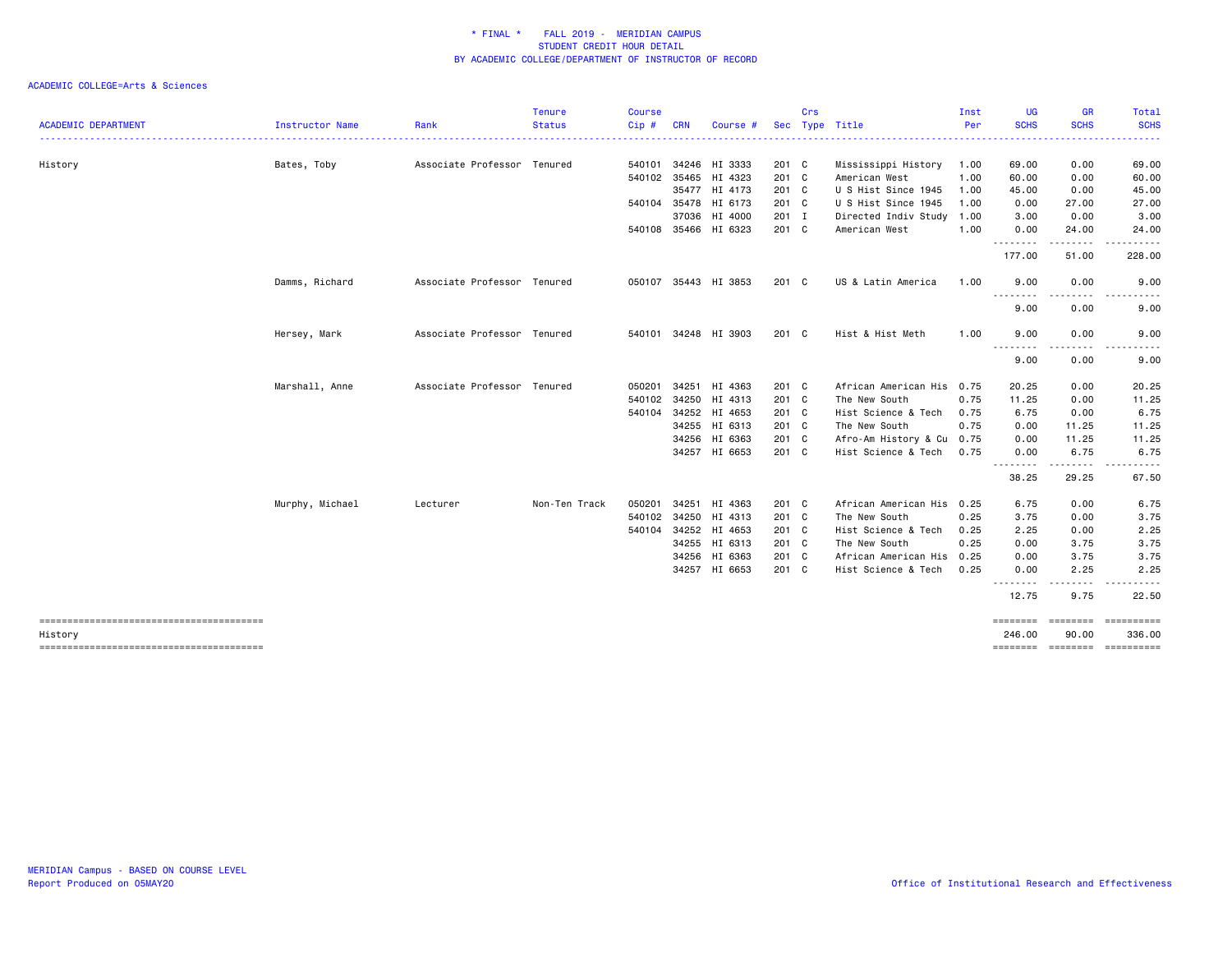| <b>ACADEMIC DEPARTMENT</b> | Instructor Name | Rank                              | <b>Tenure</b><br><b>Status</b> | Course<br>Cip# | <b>CRN</b> | Course # Sec Type Title                           |                         | Crs |                                                            | Inst<br>Per          | <b>UG</b><br><b>SCHS</b>              | <b>GR</b><br><b>SCHS</b>          | Total<br><b>SCHS</b>                         |
|----------------------------|-----------------|-----------------------------------|--------------------------------|----------------|------------|---------------------------------------------------|-------------------------|-----|------------------------------------------------------------|----------------------|---------------------------------------|-----------------------------------|----------------------------------------------|
| Mathematics & Statistics   | Ge, Lin         | Clinical Assist Pro Non-Ten Track |                                | 270101         | 34264      | MA 1323<br>35468 MA 1613<br>521302 34152 BQA 3123 | 201 C<br>201 C<br>201 C |     | Trigonometry<br>Cal Bus & Life Sc I<br>Bus Stat Methods II | 1.00<br>1.00<br>1.00 | 15.00<br>42.00<br>36.00<br>.<br>93.00 | 0.00<br>0.00<br>0.00<br>.<br>0.00 | 15.00<br>42.00<br>36.00<br>.<br>93.00        |
| Mathematics & Statistics   |                 |                                   |                                |                |            |                                                   |                         |     |                                                            |                      | ========<br>93.00<br>========         | ========<br>0.00<br>========      | ==========<br>93.00<br>$=$ = = = = = = = = = |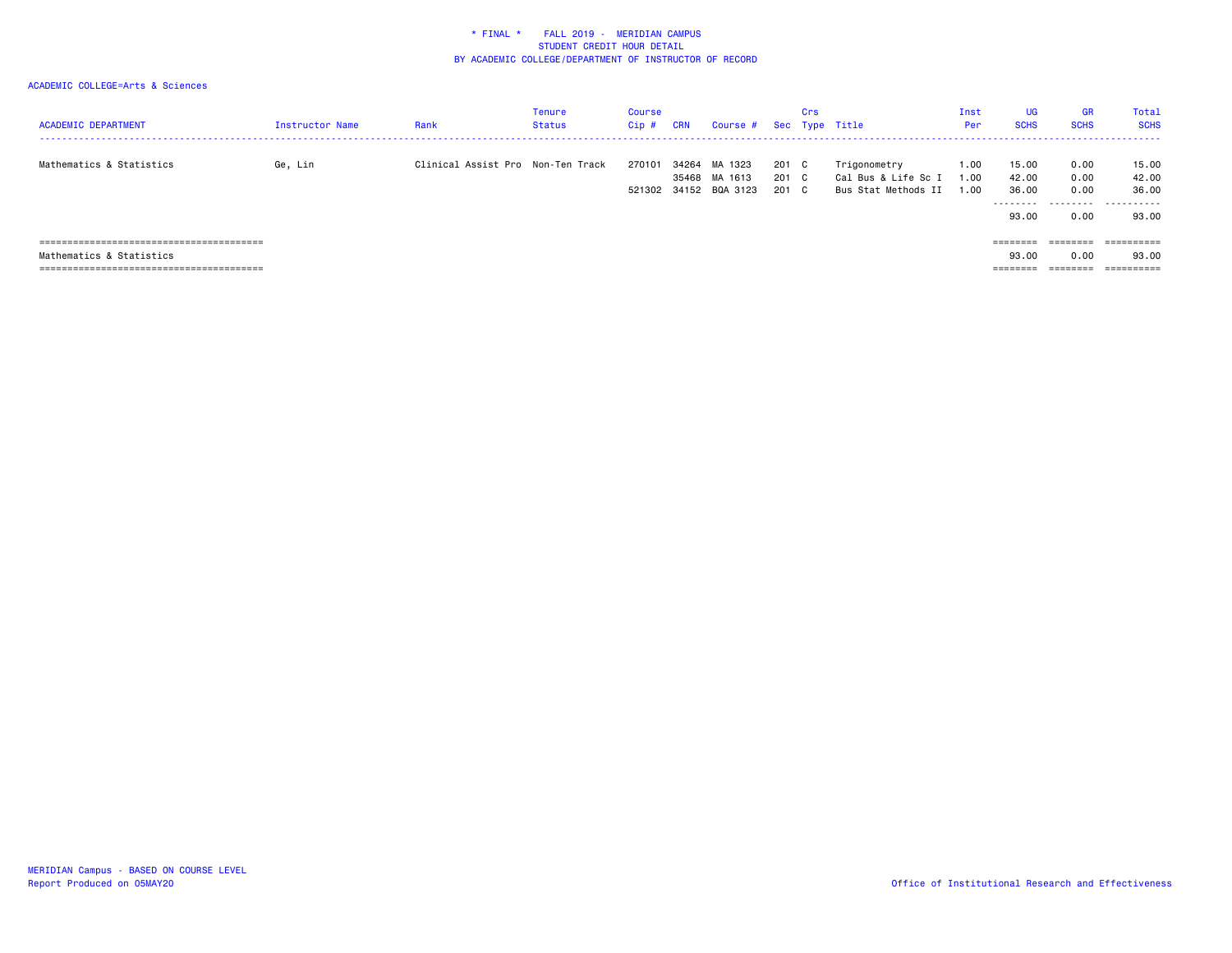| <b>ACADEMIC DEPARTMENT</b> | Instructor Name  | Rank       | Tenure<br>Status | Course<br>$Cip$ # | <b>CRN</b> | Course #                         |              | Crs          | Sec Type Title                    | Inst<br>Per  | <b>UG</b><br><b>SCHS</b>     | <b>GR</b><br><b>SCHS</b>  | Total<br><b>SCHS</b>         |
|----------------------------|------------------|------------|------------------|-------------------|------------|----------------------------------|--------------|--------------|-----------------------------------|--------------|------------------------------|---------------------------|------------------------------|
| Philosophy & Religion      | Johnson, Gregory | Instructor | Non-Ten Track    | 380102<br>380103  |            | 34285 PHI 1113<br>34286 PHI 3013 | 201 C<br>201 | $\mathbf{C}$ | Intro To Logic<br>Business Ethics | 1.00<br>1.00 | 48.00<br>15.00<br>.<br>63.00 | 0.00<br>0.00<br>.<br>0.00 | 48.00<br>15.00<br>.<br>63.00 |
|                            |                  |            |                  |                   |            |                                  |              |              |                                   |              | ========                     | ---------<br>--------     | ==========                   |
| Philosophy & Religion      |                  |            |                  |                   |            |                                  |              |              |                                   |              | 63.00                        | 0.00                      | 63.00                        |
|                            |                  |            |                  |                   |            |                                  |              |              |                                   |              | ========                     | ========                  |                              |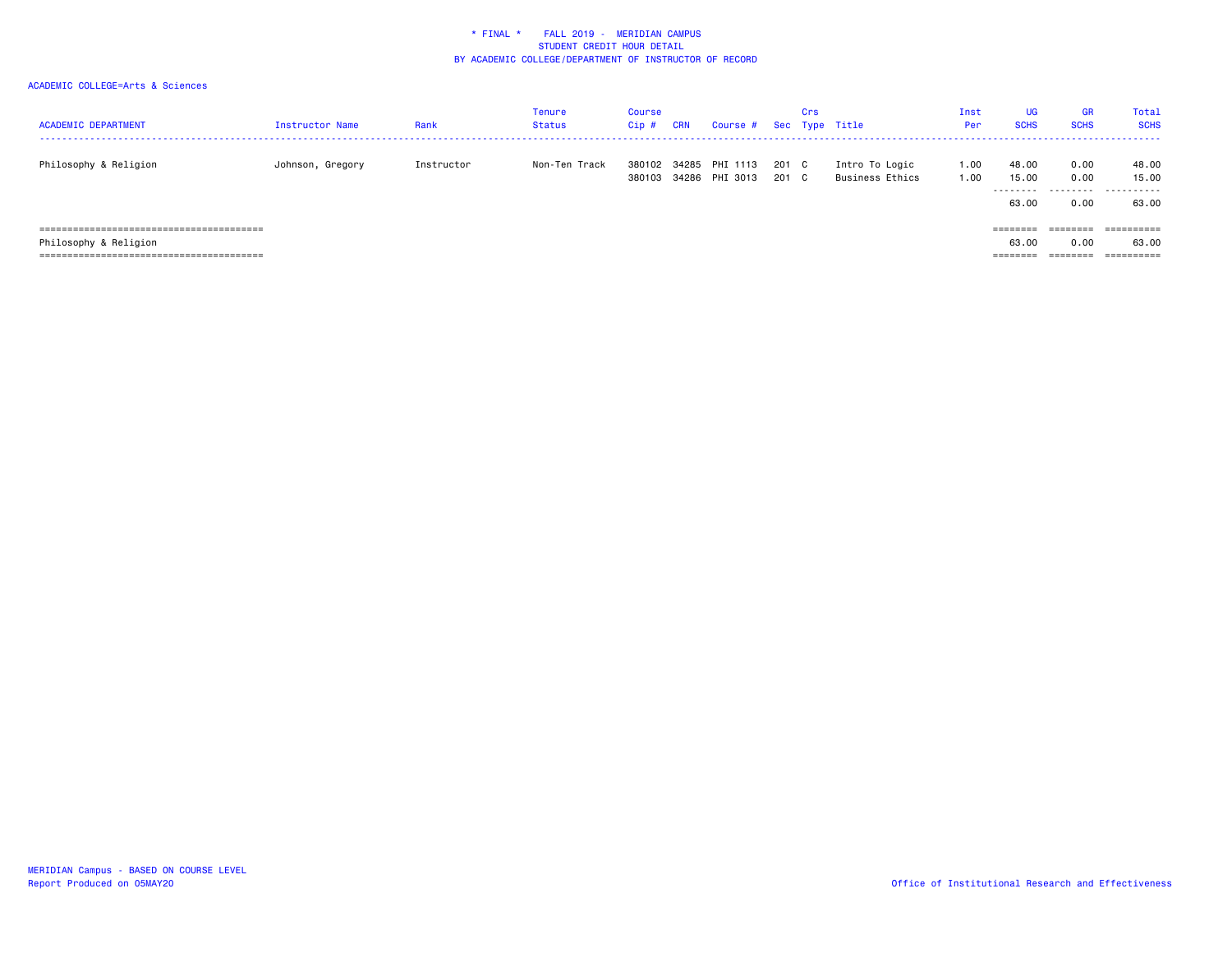| <b>ACADEMIC DEPARTMENT</b>                                                        | Instructor Name | Rank       | Tenure<br>Status | Course<br>$Cip$ # | CRN   | Course # |       | Crs | Sec Type Title      | Inst<br>Per | UG<br><b>SCHS</b>                         | <b>GR</b><br><b>SCHS</b>     | Total<br><b>SCHS</b>              |
|-----------------------------------------------------------------------------------|-----------------|------------|------------------|-------------------|-------|----------|-------|-----|---------------------|-------------|-------------------------------------------|------------------------------|-----------------------------------|
| Political Science & Public Administratio Baker, Leslie                            |                 | Instructor | Non-Ten Track    | 451002            | 34287 | PS 1113  | 201 C |     | American Government | 1.00        | 66.00<br>66.00                            | 0.00<br>0.00                 | 66.00<br><br>66.00                |
| =====================================<br>Political Science & Public Administratio |                 |            |                  |                   |       |          |       |     |                     |             | ========<br>66.00<br>--------<br>-------- | 0.00<br>________<br>-------- | 66.00<br>__________<br>---------- |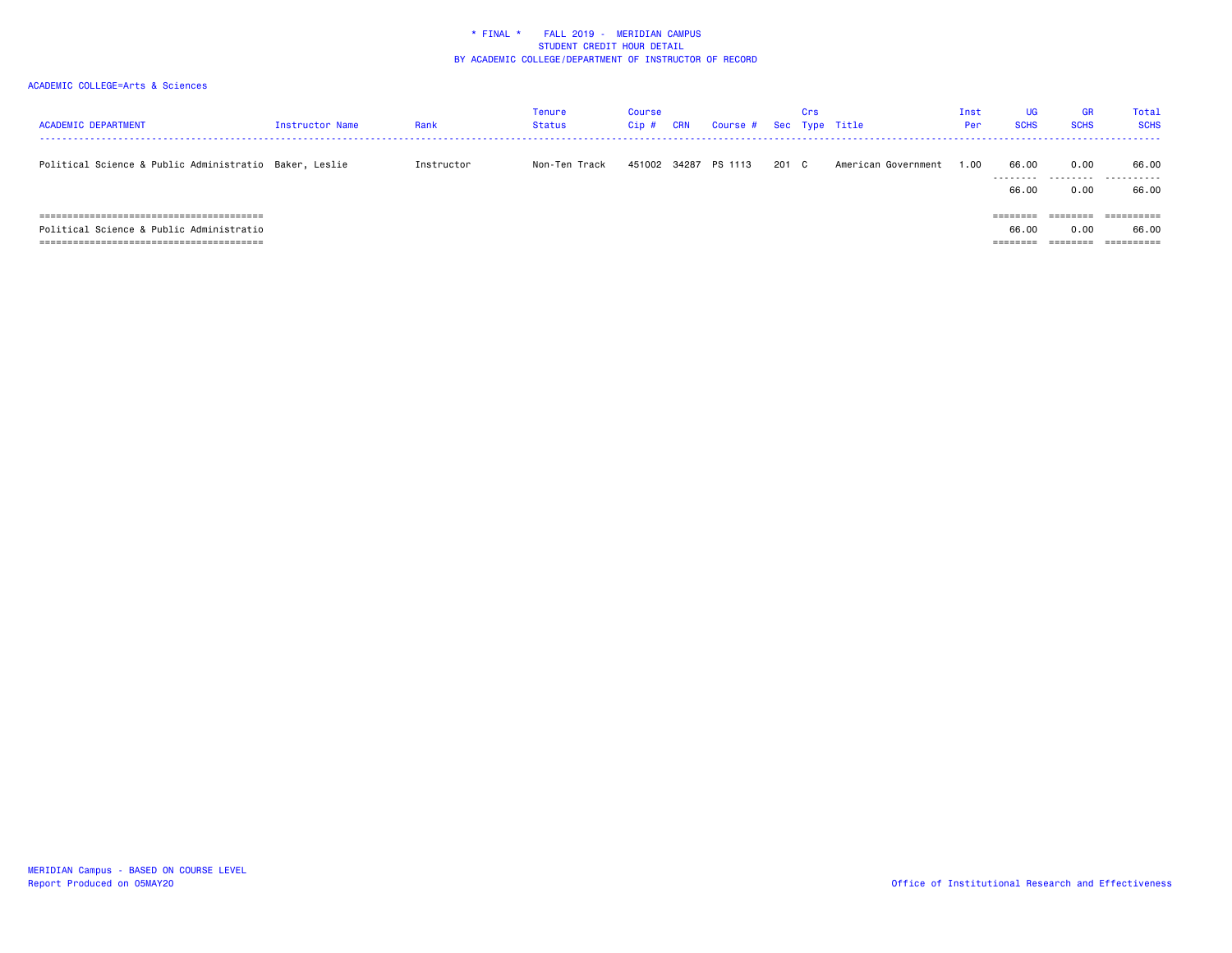| <b>ACADEMIC DEPARTMENT</b> | Instructor Name   | Rank                        | Tenure<br><b>Status</b> | <b>Course</b><br>Cip# | <b>CRN</b> | Course # | <b>Sec</b>    | Crs | Type Title                | Inst<br>Per | <b>UG</b><br><b>SCHS</b> | <b>GR</b><br><b>SCHS</b>                                                                                                                                                                | Total<br><b>SCHS</b> |
|----------------------------|-------------------|-----------------------------|-------------------------|-----------------------|------------|----------|---------------|-----|---------------------------|-------------|--------------------------|-----------------------------------------------------------------------------------------------------------------------------------------------------------------------------------------|----------------------|
| Psychology                 | Cooper, Stephanie | Lecturer                    | Non-Ten Track           | 422703                | 34294      | PSY 3803 | 201 C         |     | Int Dev Psychology        | 1.00        | 30.00                    | 0.00                                                                                                                                                                                    | 30.00                |
|                            |                   |                             |                         |                       |            |          |               |     |                           |             | --------<br>30.00        | ----<br>0.00                                                                                                                                                                            | -----<br>30.00       |
|                            | Gier, Vicki       | Associate Professor Tenured |                         | 302501                | 34300      | PSY 4813 | 201 C         |     | Positive Psychology       | 1.00        | 30.00                    | 0.00                                                                                                                                                                                    | 30.00                |
|                            |                   |                             |                         | 422701                | 34293      | PSY 3713 | 201 C         |     | Cognitive Psychology      | 1.00        | 78.00                    | 0.00                                                                                                                                                                                    | 78.00                |
|                            |                   |                             |                         | 440401                | 34288      | PSY 3073 | 201 C         |     | Psy Interper Relat        | 1.00        | 21.00<br>.               | 0.00<br>$\cdots$                                                                                                                                                                        | 21.00<br>$\cdots$    |
|                            |                   |                             |                         |                       |            |          |               |     |                           |             | 129.00                   | 0.00                                                                                                                                                                                    | 129.00               |
|                            | Hogan, Russell    | Lecturer                    | Non-Ten Track           | 420101                | 34302      | PSY 6423 | $201 \quad C$ |     | Sensation/Perception 1.00 |             | 0.00                     | 3.00                                                                                                                                                                                    | 3.00                 |
|                            |                   |                             |                         | 422706                | 34297      | PSY 4423 | 201 C         |     | Sensation/Perception 1.00 |             | 36.00<br>.               | 0.00<br>$\frac{1}{2}$                                                                                                                                                                   | 36.00                |
|                            |                   |                             |                         |                       |            |          |               |     |                           |             | 36.00                    | 3.00                                                                                                                                                                                    | 39.00                |
|                            | Shumate, James    | Lecturer                    | Non-Ten Track           | 420101                | 35488      | PSY 6983 | 201 C         |     | Psychology Of Aging       | 1.00        | 0.00                     | 15.00                                                                                                                                                                                   | 15.00                |
|                            |                   |                             |                         | 422708                | 34289      | PSY 3104 | 201 B         |     | Introductory Psychol 1.00 |             | 32.00                    | 0.00                                                                                                                                                                                    | 32.00                |
|                            |                   |                             |                         | 422809                | 35487      | PSY 4983 | 201 C         |     | Psychology Of Aging       | 1.00        | 15.00<br>--------        | 0.00<br>$\frac{1}{2} \left( \frac{1}{2} \right) \left( \frac{1}{2} \right) \left( \frac{1}{2} \right) \left( \frac{1}{2} \right) \left( \frac{1}{2} \right) \left( \frac{1}{2} \right)$ | 15.00<br>.           |
|                            |                   |                             |                         |                       |            |          |               |     |                           |             | 47.00                    | 15.00                                                                                                                                                                                   | 62.00                |
|                            | Wilson, Rodney    | Associate Professor Tenured |                         | 420101                | 35479      | PSY 4713 | 201 C         |     | Language & Thought        | 1.00        | 15.00                    | 0.00                                                                                                                                                                                    | 15.00                |
|                            |                   |                             |                         |                       | 35480      | PSY 6713 | 201 C         |     | Language & Thought        | 1.00        | 0.00                     | 15.00                                                                                                                                                                                   | 15.00                |
|                            |                   |                             |                         | 422707                | 34292      | PSY 3623 | 201 C         |     | Social Psychology         | 1.00        | 60.00                    | 0.00                                                                                                                                                                                    | 60.00                |
|                            |                   |                             |                         | 422810                | 34291      | PSY 3503 | 201 C         |     | Health Psychology         | 1.00        | 51.00<br>--------        | 0.00                                                                                                                                                                                    | 51.00                |
|                            |                   |                             |                         |                       |            |          |               |     |                           |             | 126.00                   | 15.00                                                                                                                                                                                   | 141.00               |
|                            |                   |                             |                         |                       |            |          |               |     |                           |             | ========                 | ========                                                                                                                                                                                | <b>CONSECTED</b>     |
| Psychology                 |                   |                             |                         |                       |            |          |               |     |                           |             | 368,00<br>========       | 33.00<br>========                                                                                                                                                                       | 401.00               |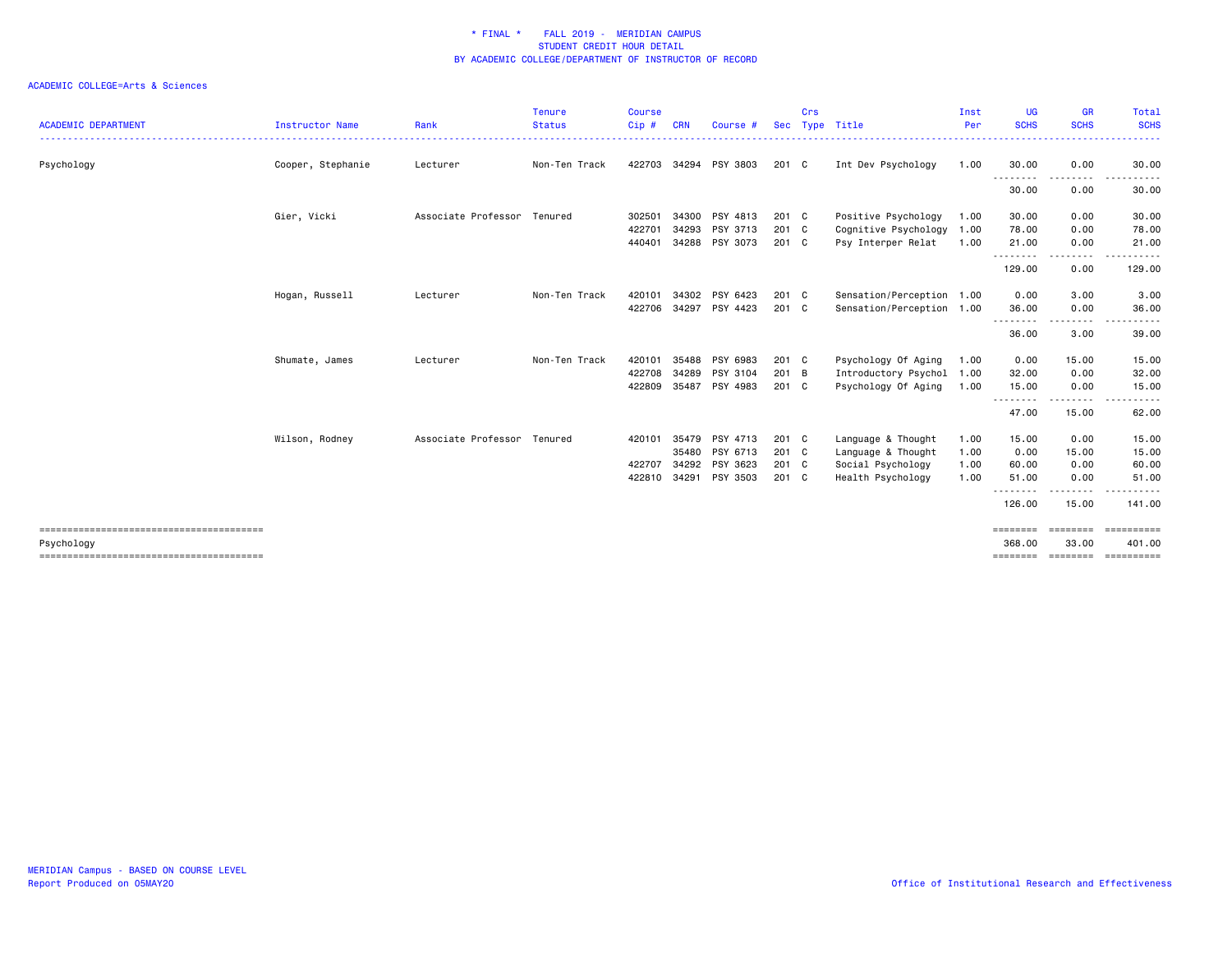|                            |                  |                                   | <b>Tenure</b> | <b>Course</b> |            |                       |               | Crs |                           | Inst     | <b>UG</b>          | <b>GR</b>                 | Total                |
|----------------------------|------------------|-----------------------------------|---------------|---------------|------------|-----------------------|---------------|-----|---------------------------|----------|--------------------|---------------------------|----------------------|
| <b>ACADEMIC DEPARTMENT</b> | Instructor Name  | Rank                              | <b>Status</b> | Cip#          | <b>CRN</b> | Course #              | <b>Sec</b>    |     | Type Title                | Per<br>. | <b>SCHS</b>        | <b>SCHS</b><br>. <b>.</b> | <b>SCHS</b><br>.     |
| Sociology                  | Carr, Rhonda     | Assistant Professor Non-Ten Track |               | 440701        |            | 34313 SW 2303         | 201 C         |     | Welfare Policy I          | 1.00     | 42.00              | 0.00                      | 42.00                |
|                            |                  |                                   |               |               |            | 34314 SW 2313         | $201$ C       |     | Int Soc Work/Soc Wel 1.00 |          | 42.00              | 0.00                      | 42.00                |
|                            |                  |                                   |               |               |            | 35485 SW 4643         | 201 C         |     | S W Services in Scho 1.00 |          | 18.00<br>.         | 0.00<br>د د د د           | 18.00<br>.           |
|                            |                  |                                   |               |               |            |                       |               |     |                           |          | 102.00             | 0.00                      | 102.00               |
|                            | Cook, Amanda     | Assistant Professor Ten Track     |               | 450401        |            | 34170 CRM 3603        | 201 C         |     | Criminological Theor 1.00 |          | 42.00              | 0.00                      | 42.00                |
|                            |                  |                                   |               |               | 35840      | CRM 4803              | 201 C         |     | Senior Sem in Crimin 1.00 |          | 3.00               | 0.00                      | 3.00                 |
|                            |                  |                                   |               | 451101        | 34309      | SO 3213               | 201 C         |     | Intr To Social Res        | 1.00     | 33.00              | 0.00                      | 33.00                |
|                            |                  |                                   |               |               | 34310      | SO 3603               | 201 C         |     | Criminological Theor 1.00 |          | 6.00               | 0.00                      | 6.00                 |
|                            |                  |                                   |               |               |            | 35502 SO 4804         | 201 B         |     | Social Research Prac 1.00 |          | 24.00<br>.         | 0.00<br>----              | 24.00                |
|                            |                  |                                   |               |               |            |                       |               |     |                           |          | 108.00             | 0.00                      | 108.00               |
|                            | Ladner, Tina     | Lecturer                          | Non-Ten Track |               |            | 450401 35476 CRM 3103 | $201 \quad C$ |     | Contemp Issues in CJ 1.00 |          | 48.00              | 0.00                      | 48.00                |
|                            |                  |                                   |               |               |            |                       |               |     |                           |          | 48.00              | 0.00                      | 48.00                |
|                            | Savage, Angela   | Instructor                        | Non-Ten Track | 440701        | 34317      | SW 3523               | 201 C         |     | Social Work Pract II 1.00 |          | 27.00              | 0.00                      | 27.00                |
|                            |                  |                                   |               |               | 34318      | SW 3533               | 201 C         |     | Soc Work w/Commun &       | 1.00     | 27.00              | 0.00                      | 27.00                |
|                            |                  |                                   |               |               |            | 34319 SW 4713         | 201 S         |     | Sen Sem Social Work       | 1.00     | 27.00              | 0.00<br>-----             | 27.00                |
|                            |                  |                                   |               |               |            |                       |               |     |                           |          | .<br>81.00         | 0.00                      | 81.00                |
|                            | Swindell, Marian | Associate Professor Tenured       |               | 440701        | 34315      | SW 3003               | 201 C         |     | Populations At-risk       | 1.00     | 66.00              | 0.00                      | 66.00                |
|                            |                  |                                   |               |               | 34316      | SW 3013               | 201 C         |     | Hum Beh Soc Envir I       | 1.00     | 45.00              | 0.00                      | 45.00                |
|                            |                  |                                   |               |               | 35469      | SW 3213               | 201 C         |     | Research Meth in SW       | 1.00     | 27.00              | 0.00                      | 27.00                |
|                            |                  |                                   |               |               |            |                       |               |     |                           |          | <u>.</u><br>138.00 | .<br>0.00                 | 138.00               |
|                            |                  |                                   |               |               |            |                       |               |     |                           |          | ========           | ========                  | ==========           |
| Sociology                  |                  |                                   |               |               |            |                       |               |     |                           |          | 477.00             | 0.00<br>======== =======  | 477.00<br>========== |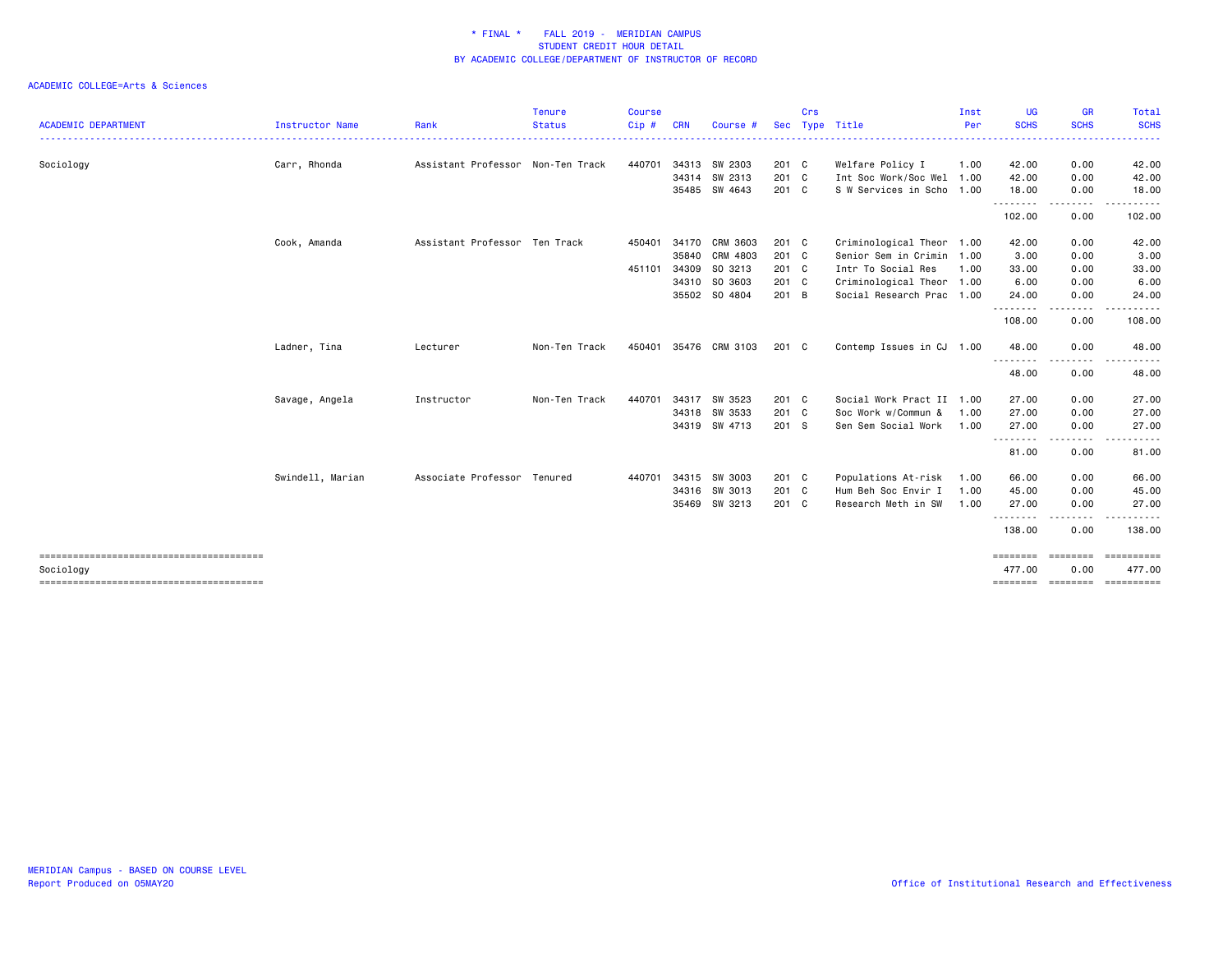| <b>ACADEMIC DEPARTMENT</b> | Instructor Name  | Rank                        | Tenure<br>Status | Course<br>Cip# | <b>CRN</b> | Course # Sec Type Title                                        |                                  | Crs |                                                                                                                  | Inst<br>Per | UG<br><b>SCHS</b>                                    | <b>GR</b><br><b>SCHS</b>                  | Total<br><b>SCHS</b>                                    |
|----------------------------|------------------|-----------------------------|------------------|----------------|------------|----------------------------------------------------------------|----------------------------------|-----|------------------------------------------------------------------------------------------------------------------|-------------|------------------------------------------------------|-------------------------------------------|---------------------------------------------------------|
| Finance & Economics        | Spurlin, William | Associate Professor Tenured |                  | 520801         | 34237      | FIN 3123<br>35608 FIN 3123<br>36839 FIN 4990<br>36840 FIN 6990 | 201 C<br>202 C<br>201 C<br>201 C |     | Financial Management 1.00<br>Financial Management 1.00<br>Special Topic In FIN 1.00<br>Special Topic In FIN 1.00 |             | 51.00<br>39.00<br>9.00<br>0.00<br>---------<br>99.00 | 0.00<br>0.00<br>0.00<br>6.00<br>.<br>6.00 | 51.00<br>39.00<br>9.00<br>6.00<br>-----------<br>105.00 |
|                            |                  |                             |                  |                |            |                                                                |                                  |     |                                                                                                                  |             | ========                                             | $=$ = = = = = = =                         |                                                         |
| Finance & Economics        |                  |                             |                  |                |            |                                                                |                                  |     |                                                                                                                  |             | 99.00                                                | 6.00                                      | 105.00                                                  |
|                            |                  |                             |                  |                |            |                                                                |                                  |     |                                                                                                                  |             | --------                                             | ---------<br>--------                     |                                                         |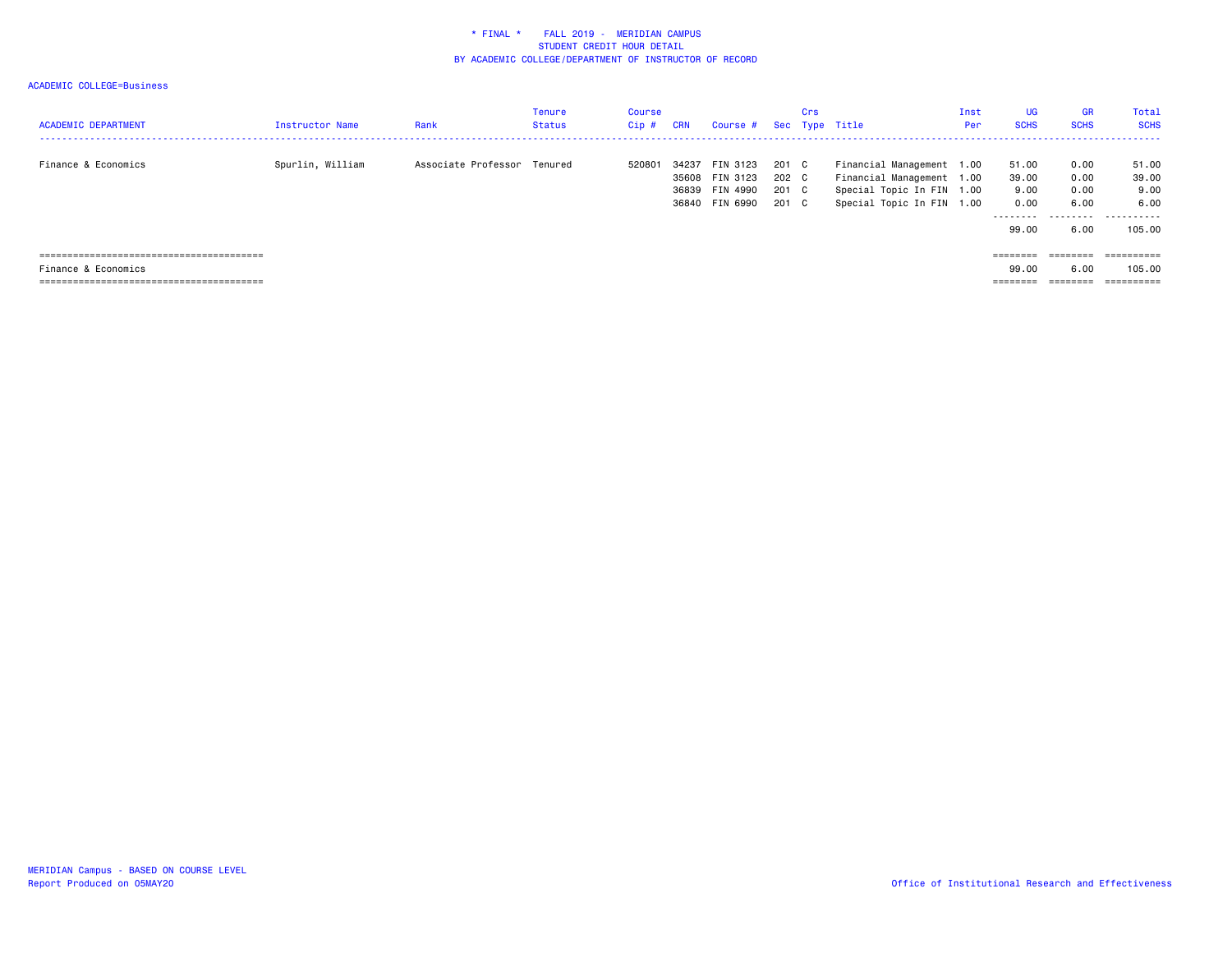| <b>ACADEMIC DEPARTMENT</b>       | Instructor Name     | Rank                              | <b>Tenure</b><br><b>Status</b> | Course<br>Cip#   | <b>CRN</b>              | Course #                         |                         | Crs | Sec Type Title                                                        | Inst<br>Per  | UG<br><b>SCHS</b>              | <b>GR</b><br><b>SCHS</b>            | Total<br><b>SCHS</b>                                                                                                                                                                                                                                                                                                                                                                                                                                                                                                        |
|----------------------------------|---------------------|-----------------------------------|--------------------------------|------------------|-------------------------|----------------------------------|-------------------------|-----|-----------------------------------------------------------------------|--------------|--------------------------------|-------------------------------------|-----------------------------------------------------------------------------------------------------------------------------------------------------------------------------------------------------------------------------------------------------------------------------------------------------------------------------------------------------------------------------------------------------------------------------------------------------------------------------------------------------------------------------|
| Management & Information Systems | Bogue, Patty        | Instructor                        | Non-Ten Track                  | 521101           | 34276<br>36874          | MGT 4613<br>MGT 4613             | 201 C<br>202 C          |     | Cross-Cultural Mgt<br>Cross-Cultural Mgt                              | 1.00<br>1.00 | 15.00<br>9.00                  | 0.00<br>0.00                        | 15.00<br>9.00                                                                                                                                                                                                                                                                                                                                                                                                                                                                                                               |
|                                  |                     |                                   |                                |                  |                         |                                  |                         |     |                                                                       |              | 24.00                          | 0.00                                | 24.00                                                                                                                                                                                                                                                                                                                                                                                                                                                                                                                       |
|                                  | Dearing, Kristi     | Non-Faculty                       | Not Applicable                 | 520201<br>521003 | 34269<br>35611<br>34274 | MGT 3213<br>MGT 3213<br>MGT 3813 | 201 C<br>202 C<br>201 C |     | Org Communications<br>Org Communications<br>Organizational Behav 1.00 | 1.00<br>1.00 | 72.00<br>51.00<br>18.00        | 0.00<br>0.00<br>0.00                | 72.00<br>51.00<br>18.00                                                                                                                                                                                                                                                                                                                                                                                                                                                                                                     |
|                                  |                     |                                   |                                |                  |                         | 34275 MGT 3813                   | 202 C                   |     | Organizational Behav 1.00                                             |              | 36.00                          | 0.00<br>$\sim$ $\sim$ $\sim$ $\sim$ | 36.00<br>.                                                                                                                                                                                                                                                                                                                                                                                                                                                                                                                  |
|                                  | Goodwin, Amber      | Lecturer                          | Non-Ten Track                  | 521001           |                         | 34272 MGT 3513                   | 201 C                   |     | Intro Human Res Mgt                                                   | 1.00         | 177.00<br>30.00                | 0.00<br>0.00                        | 177.00<br>30.00                                                                                                                                                                                                                                                                                                                                                                                                                                                                                                             |
|                                  |                     |                                   |                                |                  |                         |                                  |                         |     |                                                                       |              | . <b>.</b><br>30.00            | 0.00                                | 30.00                                                                                                                                                                                                                                                                                                                                                                                                                                                                                                                       |
|                                  | Jones, Gabrielle    | Non-Faculty                       | Not Applicable                 | 521201           |                         | 34148 BIS 3233                   | 201 C                   |     | Management Informati 1.00                                             |              | 57.00                          | 0.00                                | 57.00                                                                                                                                                                                                                                                                                                                                                                                                                                                                                                                       |
|                                  |                     |                                   |                                |                  |                         |                                  |                         |     |                                                                       |              | .<br>57.00                     | .<br>0.00                           | د د د د د<br>57.00                                                                                                                                                                                                                                                                                                                                                                                                                                                                                                          |
|                                  | McNeil, Stacey      | Clinical Assist Pro Non-Ten Track |                                | 520101<br>520201 | 35615                   | 34155 BUS 4853<br>MGT 8123       | 201 C<br>201 C          |     | <b>Business Policy</b><br>Strategic Bus Consul 1.00                   | 1.00         | 33.00<br>0.00                  | 0.00<br>33.00                       | 33.00<br>33.00                                                                                                                                                                                                                                                                                                                                                                                                                                                                                                              |
|                                  |                     |                                   |                                |                  |                         | 35616 MGT 8123                   | 202 C                   |     | Strategic Bus Consul 1.00                                             |              | 0.00<br>--------               | 6.00                                | 6.00                                                                                                                                                                                                                                                                                                                                                                                                                                                                                                                        |
|                                  | Newlin, Christopher | Lecturer                          | Non-Ten Track                  | 510701           |                         | 34243 HCA 3313                   | 201 C                   |     | Healthcare Systems                                                    | 1.00         | 33.00<br>45.00                 | 39.00<br>0.00                       | 72.00<br>45.00                                                                                                                                                                                                                                                                                                                                                                                                                                                                                                              |
|                                  |                     |                                   |                                |                  |                         |                                  |                         |     |                                                                       |              | .<br>45.00                     | .<br>0.00                           | 45.00                                                                                                                                                                                                                                                                                                                                                                                                                                                                                                                       |
|                                  | Pervez, Adam        | Assistant Professor Non-Ten Track |                                | 520201           | 35712<br>35713          | MGT 3113<br>MGT 3113             | 201 C<br>202 C          |     | Principles of Manag<br>Principles of Manag                            | 1.00<br>1.00 | 75.00<br>45.00                 | 0.00<br>0.00                        | 75.00<br>45.00                                                                                                                                                                                                                                                                                                                                                                                                                                                                                                              |
|                                  |                     |                                   |                                | 520701           | 34270                   | MGT 3323<br>34271 MGT 3323       | 201 C<br>202 C          |     | Entrepreneurship<br>Entrepreneurship                                  | 1.00<br>1.00 | 30.00<br>48.00                 | 0.00<br>0.00                        | 30.00<br>48.00                                                                                                                                                                                                                                                                                                                                                                                                                                                                                                              |
|                                  |                     |                                   |                                |                  |                         |                                  |                         |     |                                                                       |              | .<br>198.00                    | 0.00                                | 198.00                                                                                                                                                                                                                                                                                                                                                                                                                                                                                                                      |
|                                  | Shin, Seungjae      | Professor                         | Tenured                        | 520203<br>520301 |                         | 35612 MKT 8213<br>34141 ACC 3053 | 201 C<br>$201$ C        |     | Supply Chain Operati 1.00<br>Acct Systems II                          | 1.00         | 0.00<br>21.00                  | 87.00<br>0.00                       | 87.00<br>21.00                                                                                                                                                                                                                                                                                                                                                                                                                                                                                                              |
|                                  |                     |                                   |                                |                  |                         |                                  |                         |     |                                                                       |              | .<br>21.00                     | 87.00                               | 108.00                                                                                                                                                                                                                                                                                                                                                                                                                                                                                                                      |
|                                  | Young, Carlton      | Professor                         | Tenured                        | 510701<br>520201 |                         | 34244 HCA 3813<br>35610 MGT 8113 | 201 C<br>201 C          |     | Healthcare Regulatio 1.00<br>Leadership Skills                        | 1.00         | 60.00<br>0.00                  | 0.00<br>63.00                       | 60.00<br>63.00                                                                                                                                                                                                                                                                                                                                                                                                                                                                                                              |
|                                  |                     |                                   |                                |                  |                         |                                  |                         |     |                                                                       |              | .<br>60.00                     | 63.00                               | 123.00                                                                                                                                                                                                                                                                                                                                                                                                                                                                                                                      |
| Management & Information Systems |                     |                                   |                                |                  |                         |                                  |                         |     |                                                                       |              | ========<br>645.00<br>======== | 189.00<br>$=$ ========              | ========= ==========<br>834.00<br>$\begin{minipage}{0.03\linewidth} \begin{tabular}{l} \multicolumn{2}{l}{} & \multicolumn{2}{l}{} & \multicolumn{2}{l}{} \\ \multicolumn{2}{l}{} & \multicolumn{2}{l}{} & \multicolumn{2}{l}{} \\ \multicolumn{2}{l}{} & \multicolumn{2}{l}{} & \multicolumn{2}{l}{} \\ \multicolumn{2}{l}{} & \multicolumn{2}{l}{} & \multicolumn{2}{l}{} \\ \multicolumn{2}{l}{} & \multicolumn{2}{l}{} & \multicolumn{2}{l}{} \\ \multicolumn{2}{l}{} & \multicolumn{2}{l}{} & \multicolumn{2}{l}{} \\$ |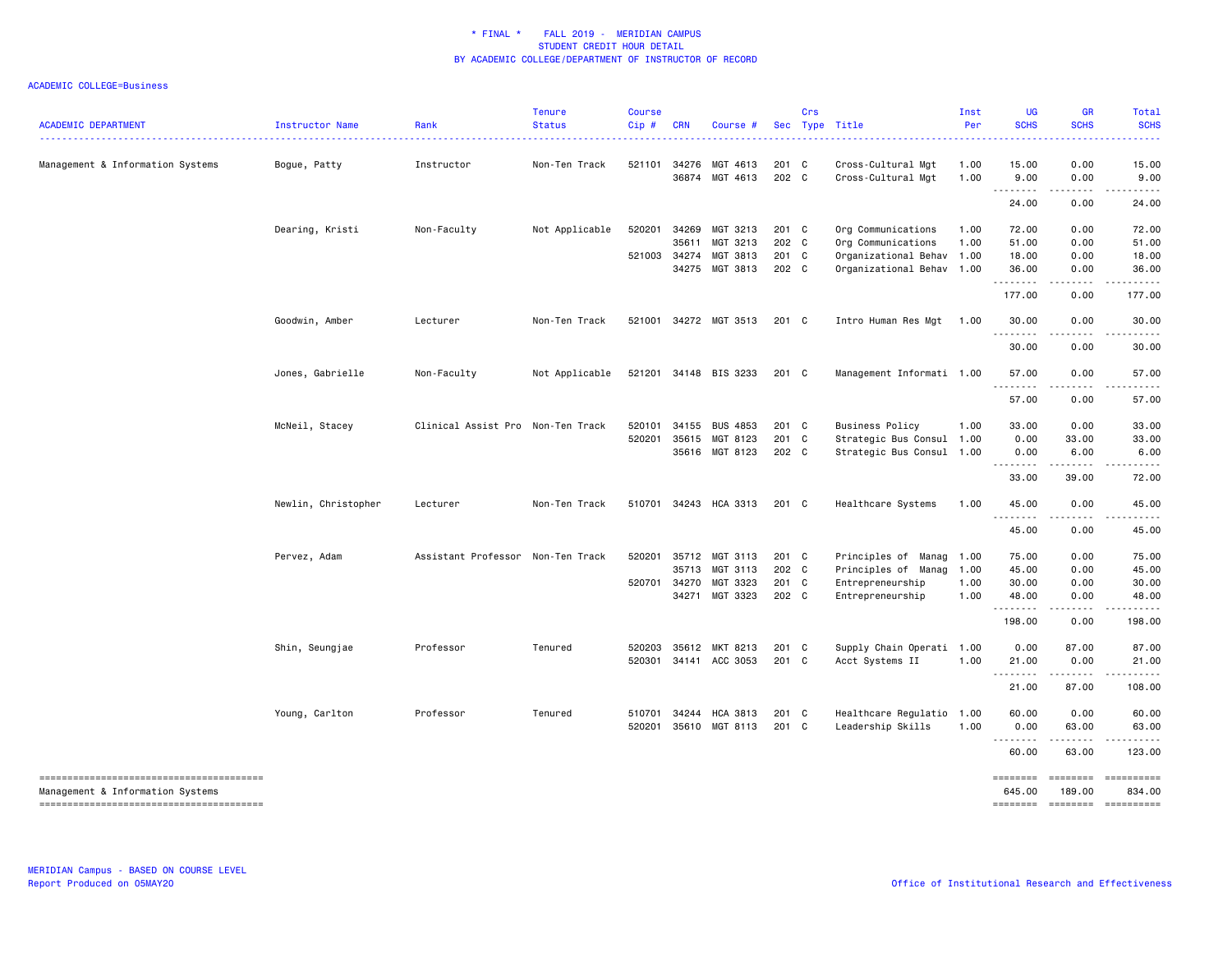| <b>ACADEMIC DEPARTMENT</b>                             | Instructor Name | Rank                          | <b>Tenure</b> | <b>Course</b> | <b>CRN</b> |                |       | Crs |                           | Inst<br>Per | <b>UG</b><br><b>SCHS</b> | <b>GR</b><br><b>SCHS</b> | Total<br><b>SCHS</b>        |
|--------------------------------------------------------|-----------------|-------------------------------|---------------|---------------|------------|----------------|-------|-----|---------------------------|-------------|--------------------------|--------------------------|-----------------------------|
|                                                        |                 |                               | <b>Status</b> | Cip#          |            | Course #       |       |     | Sec Type Title            |             |                          |                          |                             |
|                                                        |                 |                               |               |               |            |                |       |     |                           |             |                          |                          |                             |
| Marketing, Quantitative Analysis & Busin Hill, William |                 | Professor                     | Tenured       | 510701        | 34245      | HCA 4443       | 201 E |     | Healthcare Internshi 1.00 |             | 3.00                     | 0.00                     | 3.00                        |
|                                                        |                 |                               |               | 521401        | 34279      | MKT 3513       | 201 E |     | Marketing Internship      | 1.00        | 3.00                     | 0.00                     | 3.00                        |
|                                                        |                 |                               |               |               | 35609      | MKT 4113       | 201 C |     | Personal Selling          | 1.00        | 39.00                    | 0.00                     | 39.00                       |
|                                                        |                 |                               |               |               |            |                |       |     |                           |             | 45.00                    | ---------<br>0.00        | .<br>$\sim$ $\sim$<br>45.00 |
|                                                        | Qu, Yingge      | Assistant Professor Ten Track |               | 521401        | 34277      | MKT 3013       | 201 C |     | Principles Of Mkt         | 1.00        | 60.00                    | 0.00                     | 60.00                       |
|                                                        |                 |                               |               |               | 34278      | MKT 3013       | 202 C |     | Principles Of Mkt         | 1.00        | 54.00                    | 0.00                     | 54.00                       |
|                                                        |                 |                               |               |               | 34282      | MKT 4413       | 201 C |     | Consumer Behavior         | 1.00        | 33.00                    | 0.00                     | 33.00                       |
|                                                        |                 |                               |               |               | 34283      | MKT 4413       | 202 C |     | Consumer Behavior         | 1.00        | 51.00                    | 0.00                     | 51.00                       |
|                                                        |                 |                               |               | 521499        | 34284      | MKT 4613       | 201 C |     | Services Marketing        | 1.00        | 36.00                    | 0.00                     | 36.00                       |
|                                                        |                 |                               |               |               |            | 35614 MKT 4613 | 202 C |     | Services Marketing        | 1.00        | 42.00                    | 0.00                     | 42.00                       |
|                                                        |                 |                               |               |               |            |                |       |     |                           |             | 276.00                   | .<br>0.00                | 276.00                      |
|                                                        |                 |                               |               |               |            |                |       |     |                           |             | ========                 | $=$ = = = = = = =        | ==========                  |
| Marketing, Quantitative Analysis & Busin               |                 |                               |               |               |            |                |       |     |                           |             | 321,00                   | 0.00                     | 321.00                      |
|                                                        |                 |                               |               |               |            |                |       |     |                           |             |                          |                          |                             |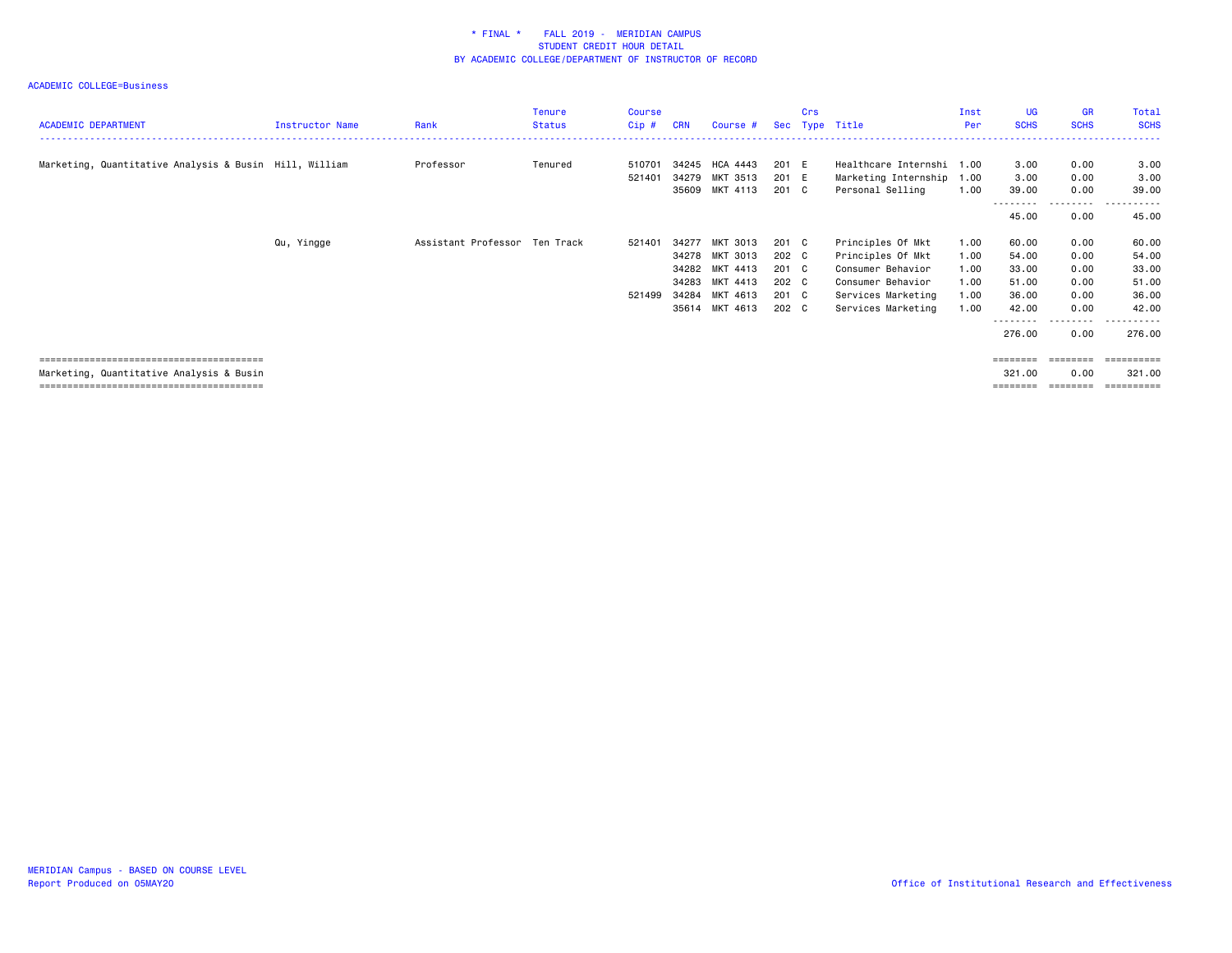| <b>ACADEMIC DEPARTMENT</b> | Instructor Name | Rank                          | <b>Tenure</b><br><b>Status</b> | <b>Course</b><br>$Cip$ # | <b>CRN</b> | Course #                                           |                         | Crs | Sec Type Title                                           | Inst<br>Per  | <b>UG</b><br><b>SCHS</b>                | <b>GR</b><br><b>SCHS</b>  | Total<br><b>SCHS</b>               |
|----------------------------|-----------------|-------------------------------|--------------------------------|--------------------------|------------|----------------------------------------------------|-------------------------|-----|----------------------------------------------------------|--------------|-----------------------------------------|---------------------------|------------------------------------|
| School of Accountancy      | Ennis, Kevin    | Professor                     | Tenured                        | 520301                   |            | 34139 ACC 3013<br>34142 ACC 4033<br>37421 ACC 7000 | 201 C<br>201 C<br>201 I |     | Cost Accounting<br>Auditing<br>Directed Indiv Study 1.00 | 1.00<br>1.00 | 39.00<br>18.00<br>0.00                  | 0.00<br>0.00<br>1.00      | 39.00<br>18.00<br>1.00             |
|                            | Faello, Joseph  | Assistant Professor Ten Track |                                | 520301                   |            | 521601 34143 ACC 4063<br>34138 ACC 3003            | 201 C<br>201 C          |     | Income Tax II<br>Acct Systems I                          | 1.00<br>1.00 | 21.00<br>78.00<br>36.00                 | 0.00<br>.<br>1.00<br>0.00 | 21.00<br>.<br>79.00<br>36.00       |
|                            |                 |                               |                                |                          |            | 34140 ACC 3023                                     | 201 C                   |     | Intermediate Acc I                                       | 1.00         | 30.00<br>66.00                          | 0.00<br>---------<br>0.00 | 30,00<br>.<br>---<br>66.00         |
| School of Accountancy      |                 |                               |                                |                          |            |                                                    |                         |     |                                                          |              | $=$ = = = = = = =<br>144.00<br>======== | $=$ = = = = = = =<br>1.00 | ==========<br>145.00<br>========== |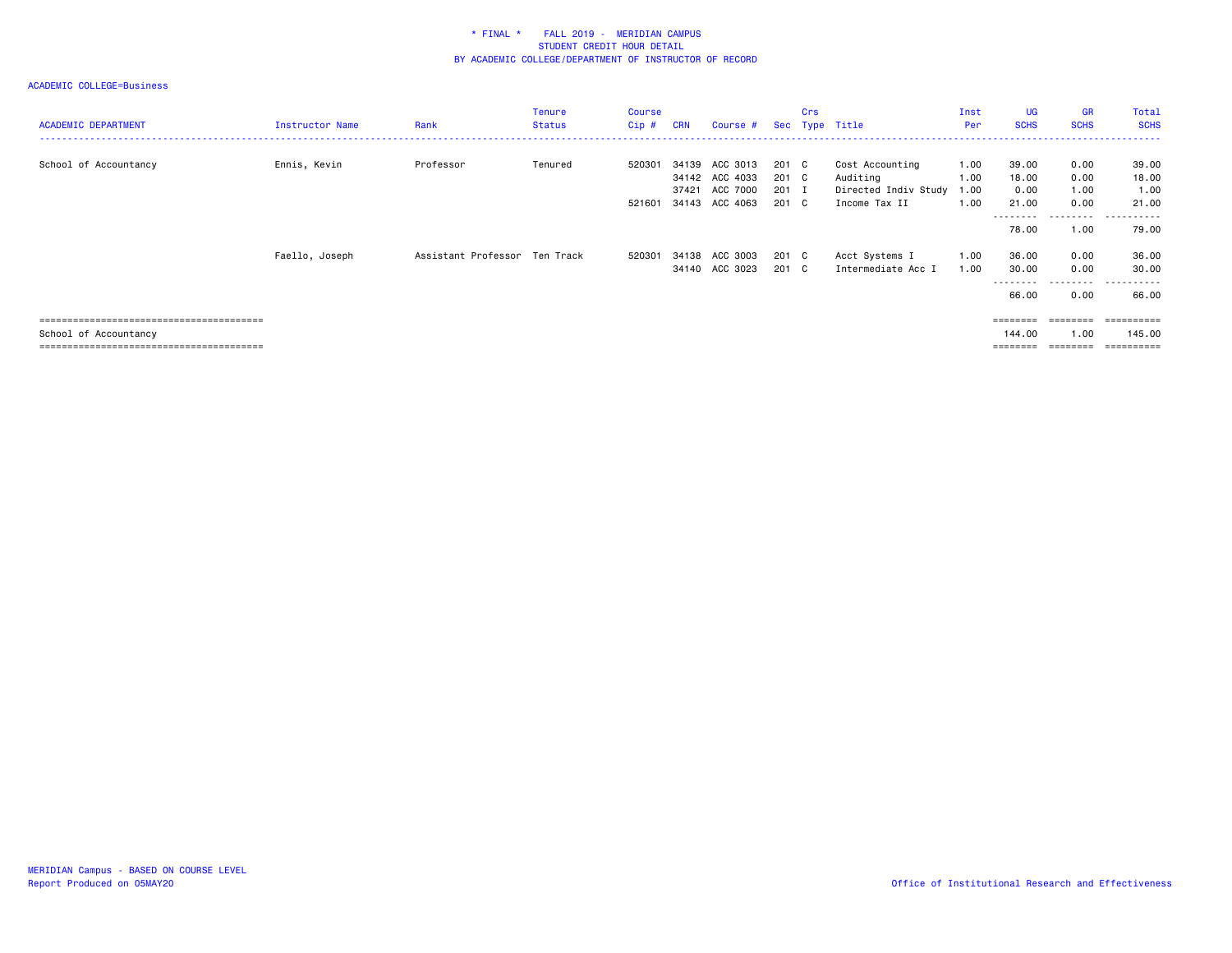| <b>ACADEMIC DEPARTMENT</b>              | Instructor Name  | Rank                              | <b>Tenure</b><br><b>Status</b> | <b>Course</b><br>Cip# | <b>CRN</b> | Course #              |               | Crs | Sec Type Title            | Inst<br>Per | <b>UG</b><br><b>SCHS</b>                   | <b>GR</b><br><b>SCHS</b>                                                                                                                                     | Total<br><b>SCHS</b>                                                                                                                                                                    |
|-----------------------------------------|------------------|-----------------------------------|--------------------------------|-----------------------|------------|-----------------------|---------------|-----|---------------------------|-------------|--------------------------------------------|--------------------------------------------------------------------------------------------------------------------------------------------------------------|-----------------------------------------------------------------------------------------------------------------------------------------------------------------------------------------|
|                                         |                  |                                   |                                |                       |            |                       |               |     |                           |             |                                            |                                                                                                                                                              |                                                                                                                                                                                         |
| Counseling, Educational Psychology, and | Adams, Candy     | Non-Faculty                       | Not Applicable                 |                       |            | 131315 34260 LSK 1023 | 201 C         |     | Col Read/Study Skill 1.00 |             | 21.00                                      | 0.00                                                                                                                                                         | 21.00                                                                                                                                                                                   |
|                                         |                  |                                   |                                |                       |            |                       |               |     |                           |             | .<br>21.00                                 | .<br>0.00                                                                                                                                                    | .<br>21.00                                                                                                                                                                              |
|                                         | Hall, Kimberly   | Professor                         | Tenured                        | 422803                |            | 37180 COE 7000        | 212 I         |     | Directed Indiv Study 1.00 |             | 0.00<br>$\sim$ $\sim$ $\sim$ $\sim$ $\sim$ | 3.00                                                                                                                                                         | 3.00                                                                                                                                                                                    |
|                                         |                  |                                   |                                |                       |            |                       |               |     |                           |             | 0.00                                       | 3.00                                                                                                                                                         | 3.00                                                                                                                                                                                    |
|                                         | Palmer, Charles  | Associate Professor Tenured       |                                | 512310                | 36736      | COE 8353              | 201 C         |     | Voc Rehab Counseling 1.00 |             | 0.00                                       | 3.00                                                                                                                                                         | 3.00                                                                                                                                                                                    |
|                                         |                  |                                   |                                |                       |            | 36737 COE 8373        | $201 \quad C$ |     | Med Aspects/Disabil 1.00  |             | 0.00                                       | 3.00                                                                                                                                                         | 3.00                                                                                                                                                                                    |
|                                         |                  |                                   |                                |                       |            |                       |               |     |                           |             | .<br>0.00                                  | .<br>6.00                                                                                                                                                    | $\frac{1}{2} \left( \frac{1}{2} \right) \left( \frac{1}{2} \right) \left( \frac{1}{2} \right) \left( \frac{1}{2} \right) \left( \frac{1}{2} \right) \left( \frac{1}{2} \right)$<br>6.00 |
|                                         | Suddeath, Eric   | Assistant Professor Ten Track     |                                | 130603                | 34235      | EPY 6214              | 201 C         |     | Ed & Psy Statistics       | 1.00        | 0.00                                       | 32.00                                                                                                                                                        | 32.00                                                                                                                                                                                   |
|                                         |                  |                                   |                                | 422803                | 34161      | COE 8023              | 201 C         |     | Counseling Theory         | 1.00        | 0.00                                       | 39.00                                                                                                                                                        | 39.00                                                                                                                                                                                   |
|                                         |                  |                                   |                                |                       | 34162      | COE 8053              | 201 E         |     | Practicum                 | 1.00        | 0.00                                       | 6.00                                                                                                                                                         | 6.00                                                                                                                                                                                    |
|                                         |                  |                                   |                                |                       | 34163      | COE 8053              | 202 E         |     | Practicum                 | 1.00        | 0.00                                       | 3.00                                                                                                                                                         | 3.00                                                                                                                                                                                    |
|                                         |                  |                                   |                                |                       | 34166      | COE 8150              | 201 E         |     | Aca Yr Field Exp I-P      | 1.00        | 0.00                                       | 6.00                                                                                                                                                         | 6.00                                                                                                                                                                                    |
|                                         |                  |                                   |                                |                       |            | 37007 COE 8023        | 202 C         |     | Counseling Theory         | 1.00        | 0.00<br>.                                  | 3.00<br>$\omega_{\alpha}=\omega_{\alpha}=\omega_{\alpha}$                                                                                                    | 3.00<br>وبالمنابذ                                                                                                                                                                       |
|                                         |                  |                                   |                                |                       |            |                       |               |     |                           |             | 0.00                                       | 89.00                                                                                                                                                        | 89.00                                                                                                                                                                                   |
|                                         | Windham, Melissa | Clinical Assist Pro Non-Ten Track |                                | 130604                | 34233      | EPY 3253              | 201 C         |     | Evaluating Learning       | 1.00        | 6.00                                       | 0.00                                                                                                                                                         | 6.00                                                                                                                                                                                    |
|                                         |                  |                                   |                                |                       | 34234      | EPY 3253              | 202 C         |     | Evaluating Learning       | 1.00        | 3.00                                       | 0.00                                                                                                                                                         | 3.00                                                                                                                                                                                    |
|                                         |                  |                                   |                                | 131101                | 34168      | COE 8903              | 201 C         |     | School Couns Service 1.00 |             | 0.00                                       | 30.00                                                                                                                                                        | 30.00                                                                                                                                                                                   |
|                                         |                  |                                   |                                |                       | 37024      | COE 8903              | 202 C         |     | School Couns Service 1.00 |             | 0.00                                       | 3.00                                                                                                                                                         | 3.00                                                                                                                                                                                    |
|                                         |                  |                                   |                                | 422707                | 35167      | COE 6743              | 201 C         |     | Gender Issues In Cou 1.00 |             | 0.00                                       | 15.00                                                                                                                                                        | 15.00                                                                                                                                                                                   |
|                                         |                  |                                   |                                |                       |            | 35179 COE 4743        | 201 C         |     | Gender Issues In Cou 1.00 |             | 6.00<br>.                                  | 0.00<br>$\frac{1}{2} \left( \frac{1}{2} \right) \left( \frac{1}{2} \right) \left( \frac{1}{2} \right) \left( \frac{1}{2} \right) \left( \frac{1}{2} \right)$ | 6.00<br>$\frac{1}{2} \left( \frac{1}{2} \right) \left( \frac{1}{2} \right) \left( \frac{1}{2} \right) \left( \frac{1}{2} \right) \left( \frac{1}{2} \right) \left( \frac{1}{2} \right)$ |
|                                         |                  |                                   |                                |                       |            |                       |               |     |                           |             | 15.00                                      | 48.00                                                                                                                                                        | 63.00                                                                                                                                                                                   |
|                                         | Wozny, Darren    | Professor                         | Tenured                        | 422803                | 34165      | COE 8063              | 201 C         |     | Res Tech For Counsel 1.00 |             | 0.00                                       | 39.00                                                                                                                                                        | 39.00                                                                                                                                                                                   |
|                                         |                  |                                   |                                |                       |            | 36923 COE 7000        | 205 I         |     | Directed Indiv Study 1.00 |             | 0.00                                       | 1.00                                                                                                                                                         | 1.00                                                                                                                                                                                    |
|                                         |                  |                                   |                                |                       | 36927      | COE 7000              | 207 I         |     | Directed Indiv Study 1.00 |             | 0.00                                       | 1.00                                                                                                                                                         | 1.00                                                                                                                                                                                    |
|                                         |                  |                                   |                                |                       | 36929      | COE 7000              | 208 I         |     | Directed Indiv Study 1.00 |             | 0.00                                       | 1.00                                                                                                                                                         | 1.00                                                                                                                                                                                    |
|                                         |                  |                                   |                                |                       | 36939      | COE 7000              | 209 I         |     | Directed Indiv Study 1.00 |             | 0.00                                       | 1.00                                                                                                                                                         | 1.00                                                                                                                                                                                    |
|                                         |                  |                                   |                                |                       | 36952      | COE 7000              | 210 I         |     | Directed Indiv Study 1.00 |             | 0.00                                       | 1.00                                                                                                                                                         | 1.00                                                                                                                                                                                    |
|                                         |                  |                                   |                                | 511505                |            | 35168 COE 8303        | 201 C         |     | Family Couns Theory       | 1.00        | 0.00<br><u>.</u>                           | 42.00<br>.                                                                                                                                                   | 42.00<br>.                                                                                                                                                                              |
|                                         |                  |                                   |                                |                       |            |                       |               |     |                           |             | 0.00                                       | 86.00                                                                                                                                                        | 86.00                                                                                                                                                                                   |
| Counseling, Educational Psychology, and |                  |                                   |                                |                       |            |                       |               |     |                           |             | ========<br>36,00                          | ========<br>232.00                                                                                                                                           | -----------<br>268,00                                                                                                                                                                   |
|                                         |                  |                                   |                                |                       |            |                       |               |     |                           |             | ========                                   |                                                                                                                                                              |                                                                                                                                                                                         |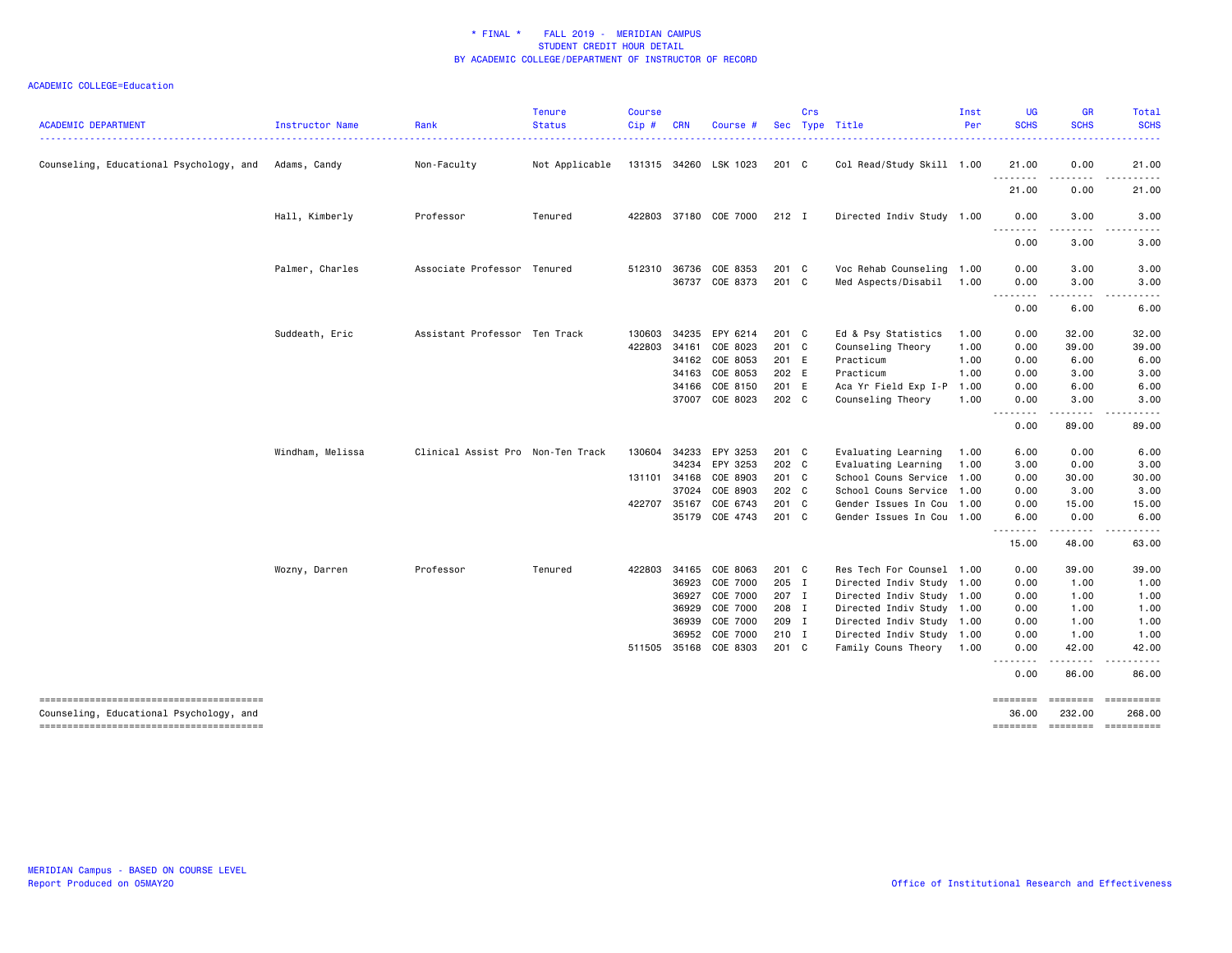| <b>ACADEMIC DEPARTMENT</b>                           | Instructor Name  | Rank                              | <b>Tenure</b><br><b>Status</b> | <b>Course</b><br>Cip# | <b>CRN</b> | Course #                   |                | Crs | Sec Type Title                                         | Inst<br>Per | <b>UG</b><br><b>SCHS</b>        | GR<br><b>SCHS</b>                                                                                                                                             | Total<br><b>SCHS</b>                                                                                                                                          |
|------------------------------------------------------|------------------|-----------------------------------|--------------------------------|-----------------------|------------|----------------------------|----------------|-----|--------------------------------------------------------|-------------|---------------------------------|---------------------------------------------------------------------------------------------------------------------------------------------------------------|---------------------------------------------------------------------------------------------------------------------------------------------------------------|
| Curriculum, Instruction & Special Educat Crum, Karen |                  | Lecturer                          | Non-Ten Track                  | 130101                | 37076      | EDS 8103                   | 201 C          |     | Adv Meth in Mid/Sec                                    | 1.00        | 0.00                            | 3.00                                                                                                                                                          | 3.00                                                                                                                                                          |
|                                                      |                  |                                   |                                |                       | 37077      | EDS 8103                   | 202 C          |     | Adv Meth in Mid/Sec                                    | 1.00        | 0.00                            | 15.00                                                                                                                                                         | 15.00                                                                                                                                                         |
|                                                      |                  |                                   |                                | 131202 34173          |            | EDE 3343                   | 201 C          |     | Teach Adoles Lit                                       | 1.00        | 42.00                           | 0.00                                                                                                                                                          | 42.00                                                                                                                                                         |
|                                                      |                  |                                   |                                |                       | 34174      | EDE 3343                   | 202 C          |     | Teach Adoles Lit                                       | 1.00        | 21.00                           | 0.00                                                                                                                                                          | 21.00                                                                                                                                                         |
|                                                      |                  |                                   |                                | 131315 34305          |            | RDG 3513                   | $201$ C        |     | Rdg Strag Second Sch 1.00                              |             | 3.00                            | 0.00                                                                                                                                                          | 3.00                                                                                                                                                          |
|                                                      |                  |                                   |                                |                       | 34306      | RDG 3513                   | 202 C          |     | Rdg Strag Second Sch 1.00                              |             | 15.00                           | 0.00                                                                                                                                                          | 15.00                                                                                                                                                         |
|                                                      |                  |                                   |                                | 131318 36226          |            | EDS 4643                   | 201 C          |     | Method Teach Soc Stu 1.00                              |             | 6.00                            | 0.00                                                                                                                                                          | 6.00                                                                                                                                                          |
|                                                      |                  |                                   |                                |                       | 36227      | EDS 4643                   | 202 C          |     | Method Teach Soc Stu 1.00                              |             | 6.00                            | 0.00                                                                                                                                                          | 6.00                                                                                                                                                          |
|                                                      |                  |                                   |                                |                       |            |                            |                |     |                                                        |             | .<br>93.00                      | .<br>18.00                                                                                                                                                    | 111.00                                                                                                                                                        |
|                                                      | Hanna, Tania     | Clinical Assist Pro Non-Ten Track |                                | 131305                | 34307      | RDG 4133                   | 201 C          |     | Integrat Literacy In 1.00                              |             | 27.00                           | 0.00                                                                                                                                                          | 27.00                                                                                                                                                         |
|                                                      |                  |                                   |                                |                       | 34308      | RDG 4133                   | 202            | C   | Integrat Literacy In 1.00                              |             | 21.00                           | 0.00                                                                                                                                                          | 21.00                                                                                                                                                         |
|                                                      |                  |                                   |                                |                       | 36836      | RDG 4133                   | 203 C          |     | Integrat Literacy In 1.00                              |             | 24.00                           | 0.00                                                                                                                                                          | 24.00                                                                                                                                                         |
|                                                      |                  |                                   |                                |                       | 36837      | RDG 4133                   | $204$ C        |     | Integrat Literacy In 1.00                              |             | 18.00                           | 0.00                                                                                                                                                          | 18.00                                                                                                                                                         |
|                                                      |                  |                                   |                                | 131315 34303          |            | RDG 3113                   | 201 C          |     | Early Literacy Instr 1.00                              |             | 42.00                           | 0.00                                                                                                                                                          | 42.00                                                                                                                                                         |
|                                                      |                  |                                   |                                |                       | 34304      | RDG 3123                   | $201$ C        |     | Early Lit Instruct I 1.00                              |             | 42.00                           | 0.00                                                                                                                                                          | 42.00                                                                                                                                                         |
|                                                      |                  |                                   |                                |                       | 35198      | RDG 3113                   | 202 C          |     | Early Literacy Instr 1.00                              |             | 9.00                            | 0.00                                                                                                                                                          | 9.00                                                                                                                                                          |
|                                                      |                  |                                   |                                |                       | 35199      | RDG 3123                   | 202 C          |     | Early Lit Instruct I 1.00                              |             | 9.00<br><u>.</u>                | 0.00<br>.                                                                                                                                                     | 9.00<br>.                                                                                                                                                     |
|                                                      |                  |                                   |                                |                       |            |                            |                |     |                                                        |             | 192.00                          | 0.00                                                                                                                                                          | 192.00                                                                                                                                                        |
|                                                      | Leffler, Jeffrey | Assistant Professor Ten Track     |                                | 131001                | 37158      | EDX 8173                   | 201 C          |     | Sp Ed In Reg Classrm                                   | 1.00        | 0.00                            | 15.00                                                                                                                                                         | 15.00                                                                                                                                                         |
|                                                      |                  |                                   |                                | 131202                | 34172      | EDE 3123                   | 201 C          |     | Early Childhood Ed                                     | 1.00        | 39.00                           | 0.00                                                                                                                                                          | 39.00                                                                                                                                                         |
|                                                      |                  |                                   |                                |                       | 35154      | EDE 3123                   | 202 C          |     | Early Childhood Ed                                     | 1.00        | 12.00                           | 0.00                                                                                                                                                          | 12.00                                                                                                                                                         |
|                                                      |                  |                                   |                                |                       | 36587      | EDE 7000                   | 201 I          |     | Directed Indiv Study 1.00                              |             | 0.00                            | 2.00                                                                                                                                                          | 2.00                                                                                                                                                          |
|                                                      |                  |                                   |                                |                       | 36694      | EDE 7000                   | 202 I          |     | Directed Indiv Study 1.00                              |             | 0.00<br>.                       | 1.00<br>$\sim$                                                                                                                                                | 1.00<br>.                                                                                                                                                     |
|                                                      |                  |                                   |                                |                       |            |                            |                |     |                                                        |             | 51.00                           | 18.00                                                                                                                                                         | 69.00                                                                                                                                                         |
|                                                      | May, Susan       | Instructor                        | Non-Ten Track                  | 131202                | 34171      | EDE 2521                   | 201 C          |     | Intro to Elem Ed                                       | 1.00        | 31.00                           | 0.00                                                                                                                                                          | 31.00                                                                                                                                                         |
|                                                      |                  |                                   |                                | 131311                | 34179      | EDE 4123                   | 201 C          |     | Teach Elem/Mid Level 1.00                              |             | 27.00                           | 0.00                                                                                                                                                          | 27.00                                                                                                                                                         |
|                                                      |                  |                                   |                                |                       | 34180      | EDE 4123                   | 202 C          |     | Teach Elem/Mid Level 1.00                              |             | 18.00                           | 0.00                                                                                                                                                          | 18.00                                                                                                                                                         |
|                                                      |                  |                                   |                                |                       | 36832      | EDE 4123                   | 203 B          |     | Teach Elem/Mid Level 1.00                              |             | 24.00                           | 0.00                                                                                                                                                          | 24.00                                                                                                                                                         |
|                                                      |                  |                                   |                                |                       | 36833      | EDE 4123                   | 204 B          |     | Teach Elem/Mid Level                                   | 1.00        | 24.00                           | 0.00                                                                                                                                                          | 24.00                                                                                                                                                         |
|                                                      |                  |                                   |                                | 131316                | 34177      | EDE 4113                   | 201 C          |     | Teach Elem/Mid Level 1.00                              |             | 24.00                           | 0.00                                                                                                                                                          | 24.00                                                                                                                                                         |
|                                                      |                  |                                   |                                |                       | 34178      | EDE 4113                   | 202 C          |     | Teach Elem/Mid Level 1.00                              |             | 18.00                           | 0.00                                                                                                                                                          | 18.00                                                                                                                                                         |
|                                                      |                  |                                   |                                |                       | 36830      | EDE 4113                   | 203 C          |     | Teach Elem/Mid Level 1.00                              |             | 27.00                           | 0.00                                                                                                                                                          | 27.00                                                                                                                                                         |
|                                                      |                  |                                   |                                |                       | 36831      | EDE 4113                   | 204 C          |     | Teach Elem/Mid Level 1.00                              |             | 21.00<br>.                      | 0.00<br>$\omega$ $\omega$ $\omega$ $\omega$                                                                                                                   | 21.00<br>.                                                                                                                                                    |
|                                                      |                  |                                   |                                |                       |            |                            |                |     |                                                        |             | 214.00                          | 0.00                                                                                                                                                          | 214.00                                                                                                                                                        |
|                                                      | Reed, Ashley     | Lecturer                          | Non-Ten Track                  | 422814                | 34206      | EDX 3203                   | 201 C          |     | Intro To Learn Disab 1.00                              |             | 30.00                           | 0.00                                                                                                                                                          | 30.00                                                                                                                                                         |
|                                                      |                  |                                   |                                |                       |            | 34207 EDX 3203             | 202 C          |     | Intro To Learn Disab 1.00                              |             | 45.00                           | 0.00                                                                                                                                                          | 45.00                                                                                                                                                         |
|                                                      |                  |                                   |                                |                       |            |                            |                |     |                                                        |             | .<br>75.00                      | .<br>0.00                                                                                                                                                     | .<br>75.00                                                                                                                                                    |
|                                                      | Shea, Donna      | Non-Faculty                       | Not Applicable                 | 131001                |            | 34204 EDS 8886             | 201 H          |     | Dimensions of Learni 1.00                              |             | 0.00                            | 24.00                                                                                                                                                         | 24.00                                                                                                                                                         |
|                                                      |                  |                                   |                                |                       |            |                            |                |     |                                                        |             | <u> - - - - - - - -</u><br>0.00 | $\frac{1}{2} \left( \frac{1}{2} \right) \left( \frac{1}{2} \right) \left( \frac{1}{2} \right) \left( \frac{1}{2} \right) \left( \frac{1}{2} \right)$<br>24.00 | $\frac{1}{2} \left( \frac{1}{2} \right) \left( \frac{1}{2} \right) \left( \frac{1}{2} \right) \left( \frac{1}{2} \right) \left( \frac{1}{2} \right)$<br>24.00 |
|                                                      | Shirley, Tory    | Lecturer                          | Non-Ten Track                  | 131318                | 34181      | EDE 4143<br>34182 EDE 4143 | 201 C<br>202 C |     | Teach Elem/Mid Lvl S 1.00<br>Teach Elem/Mid Lvl S 1.00 |             | 24.00<br>21.00                  | 0.00<br>0.00                                                                                                                                                  | 24.00<br>21.00                                                                                                                                                |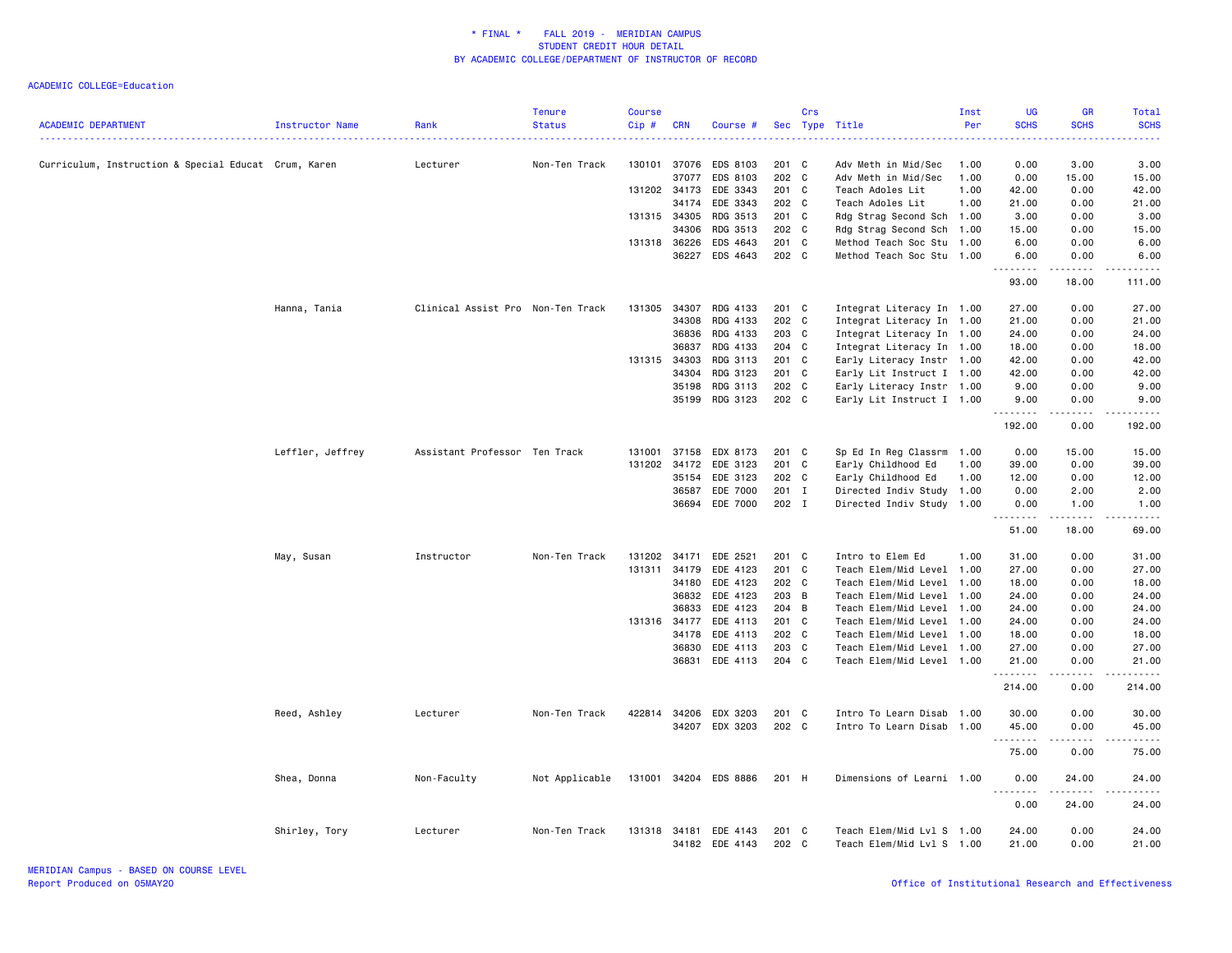|                                                        |                  |                               | <b>Tenure</b> | <b>Course</b> |            |                       |       | Crs |                            | Inst | <b>UG</b>                          | <b>GR</b>             | Total       |
|--------------------------------------------------------|------------------|-------------------------------|---------------|---------------|------------|-----------------------|-------|-----|----------------------------|------|------------------------------------|-----------------------|-------------|
| <b>ACADEMIC DEPARTMENT</b>                             | Instructor Name  | Rank                          | <b>Status</b> | Cip#          | <b>CRN</b> | Course #              |       |     | Sec Type Title             | Per  | <b>SCHS</b>                        | <b>SCHS</b>           | <b>SCHS</b> |
| Curriculum, Instruction & Special Educat Shirley, Tory |                  | Lecturer                      | Non-Ten Track | 131318        | 36834      | EDE 4143              | 203 C |     | Teach Elem/Mid Lvl S 1.00  |      | 24.00                              | 0.00                  | 24.00       |
|                                                        |                  |                               |               |               | 36835      | EDE 4143              | 204 C |     | Teach Elem/Mid Lvl S 1.00  |      | 21.00<br>.                         | 0.00<br>.             | 21.00       |
|                                                        |                  |                               |               |               |            |                       |       |     |                            |      | 90.00                              | 0.00                  | 90.00       |
|                                                        | Sumrall, Brandi  | Instructor                    | Non-Ten Track | 131001        | 35185      | EDX 4103              | 201 C |     | Intro to Intell/Dev        | 1.00 | 24.00                              | 0.00                  | 24.00       |
|                                                        |                  |                               |               |               | 35186      | EDX 4103              | 202 C |     | Intro to Intell/Dev        | 1.00 | 33.00                              | 0.00                  | 33.00       |
|                                                        |                  |                               |               | 422814 34211  |            | EDX 3223              | 201 C |     | Intro to Emtnl/Behav 1.00  |      | 33.00                              | 0.00                  | 33.00       |
|                                                        |                  |                               |               |               | 34212      | EDX 3223              | 202 C |     | Intro to Emtnl/Behav 1.00  |      | 27.00                              | 0.00                  | 27.00       |
|                                                        |                  |                               |               |               | 35183      | EDX 3233              | 201 C |     | Contingency Manageme 1.00  |      | 15.00                              | 0.00                  | 15.00       |
|                                                        |                  |                               |               |               | 35184      | EDX 3233              | 202 C |     | Contingency Manageme 1.00  |      | 9.00                               | 0.00                  | 9.00        |
|                                                        |                  |                               |               |               |            |                       |       |     |                            |      | 141.00                             | 0.00                  | 141.00      |
|                                                        | Thomas, Jaica    | Lecturer                      | Non-Ten Track |               |            | 422814 34208 EDX 3213 | 201 C |     | Indiv Inst Except Ch 1.00  |      | 102.00                             | 0.00                  | 102.00      |
|                                                        |                  |                               |               |               |            |                       |       |     |                            |      | .<br>102.00                        | $\frac{1}{2}$<br>0.00 | .<br>102.00 |
|                                                        | Zhbanova, Ksenia | Assistant Professor Ten Track |               | 131202        | 34175      | EDE 3443              | 201 C |     | Creat Arts Elem / Mid 1.00 |      | 21.00                              | 0.00                  | 21.00       |
|                                                        |                  |                               |               |               | 34176      | EDE 3443              | 202 C |     | Creat Arts Elem / Mid 1.00 |      | 21.00                              | 0.00                  | 21.00       |
|                                                        |                  |                               |               |               | 34190      | EDF 3423              | 201 C |     | Exploring Diversity        | 1.00 | 42.00                              | 0.00                  | 42.00       |
|                                                        |                  |                               |               |               | 34191      | EDF 3423              | 202 C |     | Exploring Diversity        | 1.00 | 21.00                              | 0.00                  | 21.00       |
|                                                        |                  |                               |               |               | 36828      | EDE 3443              | 203 C |     | Creat Arts Elem /Mid 1.00  |      | 30.00                              | 0.00                  | 30.00       |
|                                                        |                  |                               |               |               | 36829      | EDE 3443              | 204 C |     | Creat Arts Elem / Mid 1.00 |      | 24.00                              | 0.00                  | 24.00       |
|                                                        |                  |                               |               |               |            |                       |       |     |                            |      | - - - - - - - - <b>-</b><br>159.00 | $\frac{1}{2}$<br>0.00 | 159.00      |
| Curriculum, Instruction & Special Educat               |                  |                               |               |               |            |                       |       |     |                            |      | ========<br>1117.00                | ========<br>60.00     | 1177.00     |
|                                                        |                  |                               |               |               |            |                       |       |     |                            |      | ========                           | ========              | ==========  |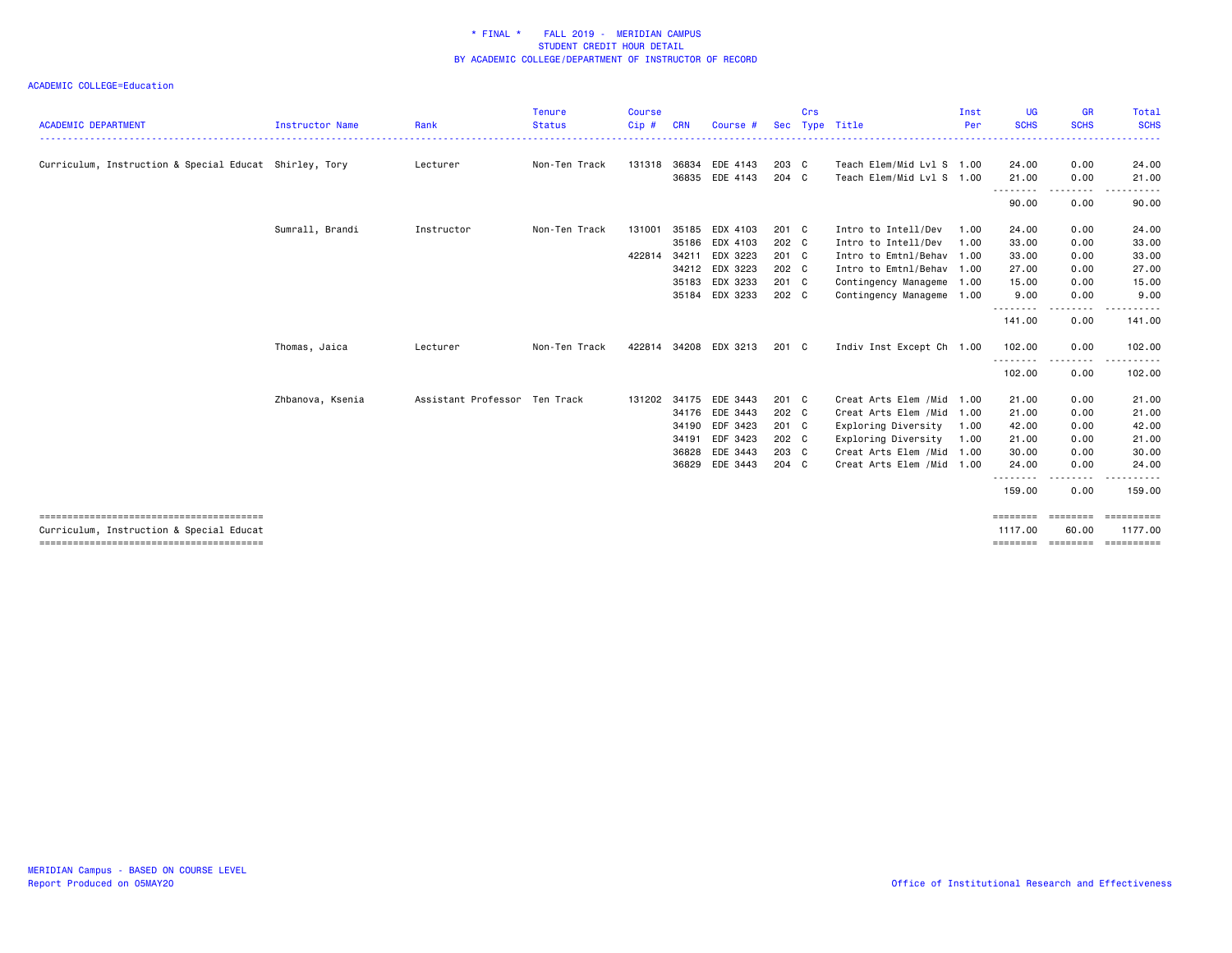| <b>ACADEMIC DEPARTMENT</b> | <b>Instructor Name</b> | Rank                              | Tenure<br><b>Status</b> | <b>Course</b><br>Cip# | <b>CRN</b> | Course #              | Sec           | Crs | Type Title                | Inst<br>Per | <b>UG</b><br><b>SCHS</b>   | <b>GR</b><br><b>SCHS</b> | Total<br><b>SCHS</b> |
|----------------------------|------------------------|-----------------------------------|-------------------------|-----------------------|------------|-----------------------|---------------|-----|---------------------------|-------------|----------------------------|--------------------------|----------------------|
| Educational Leadership     | Fincher, Mark          | Associate Professor Tenured       |                         | 130407                | 34157      | CCL 8173              | 201 C         |     | Comm College Teachin 1.00 |             | 0.00                       | 18.00                    | 18.00                |
|                            |                        |                                   |                         |                       |            | 231302 34188 EDF 3413 | 201 C         |     | Writing For Thinking 1.00 |             | 63.00                      | 0.00                     | 63.00                |
|                            |                        |                                   |                         |                       |            |                       |               |     |                           |             | - - - - - - - - -<br>63.00 | .<br>18.00               | 81.00                |
|                            | Operton, Rosalind      | Clinical Assist Pro Non-Ten Track |                         | 130101                | 34192      | EDF 4243              | 201 C         |     | Plan for Diverse Lea 1.00 |             | 9.00                       | 0.00                     | 9.00                 |
|                            |                        |                                   |                         |                       | 34193      | EDF 4243              | 202 C         |     | Plan for Diverse Lea 1.00 |             | 15.00                      | 0.00                     | 15.00                |
|                            |                        |                                   |                         | 130401                | 35171      | EDL 8323              | $201 \quad C$ |     | Diff Instruction Tea 1.00 |             | 0.00                       | 21.00                    | 21.00                |
|                            |                        |                                   |                         | 130901                | 34185      | EDF 3333              | 201 C         |     | Social Foundation Ed 1.00 |             | 42.00                      | 0.00                     | 42.00                |
|                            |                        |                                   |                         |                       |            | 34186 EDF 3333        | 202 C         |     | Social Foundation Ed 1.00 |             | 48.00<br>.                 | 0.00<br>.                | 48.00                |
|                            |                        |                                   |                         |                       |            |                       |               |     |                           |             | 114.00                     | 21.00                    | 135.00               |
|                            | Wallin, Patsy          | Associate Professor Tenured       |                         | 130401                | 34196      | EDL 8513              | 201 H         |     | Leadership Intern I       | 1.00        | 0.00                       | 27.00                    | 27.00                |
|                            |                        |                                   |                         |                       |            | 34197 EDL 8523        | $201 \quad C$ |     | Educ-Diverse Learner 1.00 |             | 0.00                       | 48.00                    | 48.00                |
|                            |                        |                                   |                         |                       |            |                       |               |     |                           |             | - - - - - - - -<br>0.00    | -------<br>75.00         | 75.00                |
|                            | White Jones, Ashley    | Clinical Assist Pro Non-Ten Track |                         | 260908                | 35191      | EP 4814               | 201 H         |     | Exercise Science Int 1.00 |             | 20.00                      | 0.00                     | 20.00                |
|                            |                        |                                   |                         | 310501                |            | 35197 KI 2023         | 201 C         |     | Found of Health Educ 1.00 |             | 36.00                      | 0.00                     | 36.00                |
|                            |                        |                                   |                         | 310505                |            | 35196 KI 2603         | $201 \quad C$ |     | Medical Terminology       | 1.00        | 45.00                      | 0.00                     | 45.00                |
|                            |                        |                                   |                         |                       |            |                       |               |     |                           |             | - - - - - - - -<br>101.00  | 0.00                     | 101.00               |
|                            |                        |                                   |                         |                       |            |                       |               |     |                           |             |                            |                          |                      |
| Educational Leadership     |                        |                                   |                         |                       |            |                       |               |     |                           |             | 278,00                     | 114.00                   | 392.00               |
|                            |                        |                                   |                         |                       |            |                       |               |     |                           |             | ========                   | ========                 | -----------          |